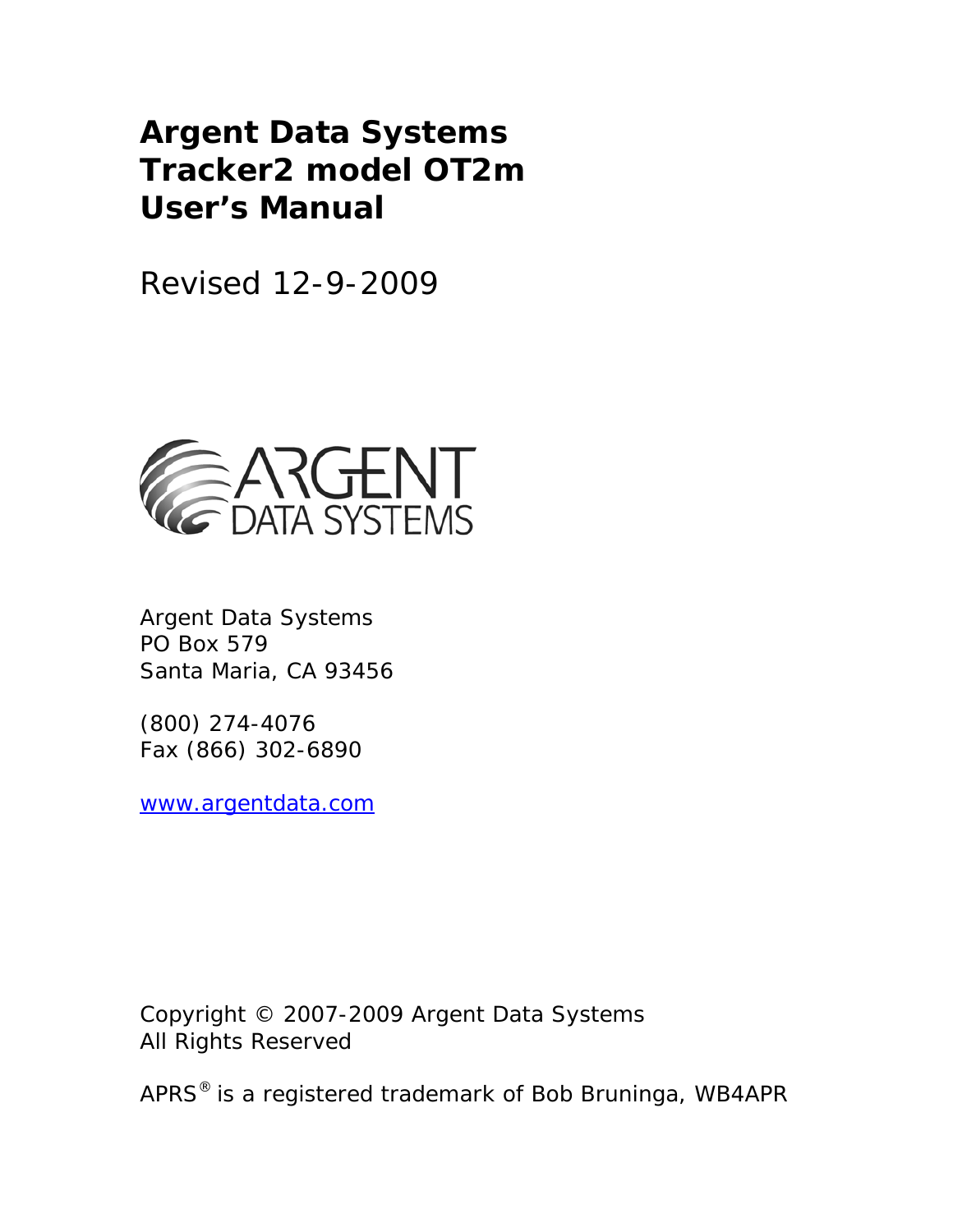## **FCC Part 15 Notice**

This device complies with Part 15 of the FCC Rules Operation is subject to the following two conditions: this device may not cause harmful interference, and (2) this device must accept any interference received, including interference that may cause undesired operation.

This equipment has been tested and found to comply with the limits for a Class B Digital Device, pursuant to part 15 of the FCC Rules. These limits are designed to provide reasonable protection against harmful interference in a residential installation. This equipment generates, uses, and can radiate radio frequency energy and, if not installed and used in accordance with the instructions, may cause harmful interference to radio communication. However, there is no grantee that interference will not occur in a particular installation. If this equipment does cause harmful interference to radio or television reception, which can be determined by tuning the equipment off and on, the user is encouraged to try to correct the interference by one or more of the following measures:

- Reorient or relocate the receiving antenna.
- Increase the separation between the equipment and receiver.
- Connect the equipment into an outlet on a circuit different from that to which the receiver is connected.
- Consult the dealer or an experienced radio/TV technician for help.

## **CE Declaration**

This device complies with the essential protection requirements of the European Parliament and of the Council Directive 2004/108/EC on the approximation of the laws of the Member States relating to electromagnetic compatibility. Assessment of compliance of the product with the requirements relating to electromagnetic compatibility was based on the following standards:

**EN 55022 : 2006 EN 61000 - 3 - 2 : 2006 EN 61000 - 3 - 3 : 1995+A1 : 2001+A2 : 2005 EN 55024 : 1998 + A1 : 2001+ A2 : 2003 EN 61000-4-2 /-3 /-4 /-5 /-6 /-11**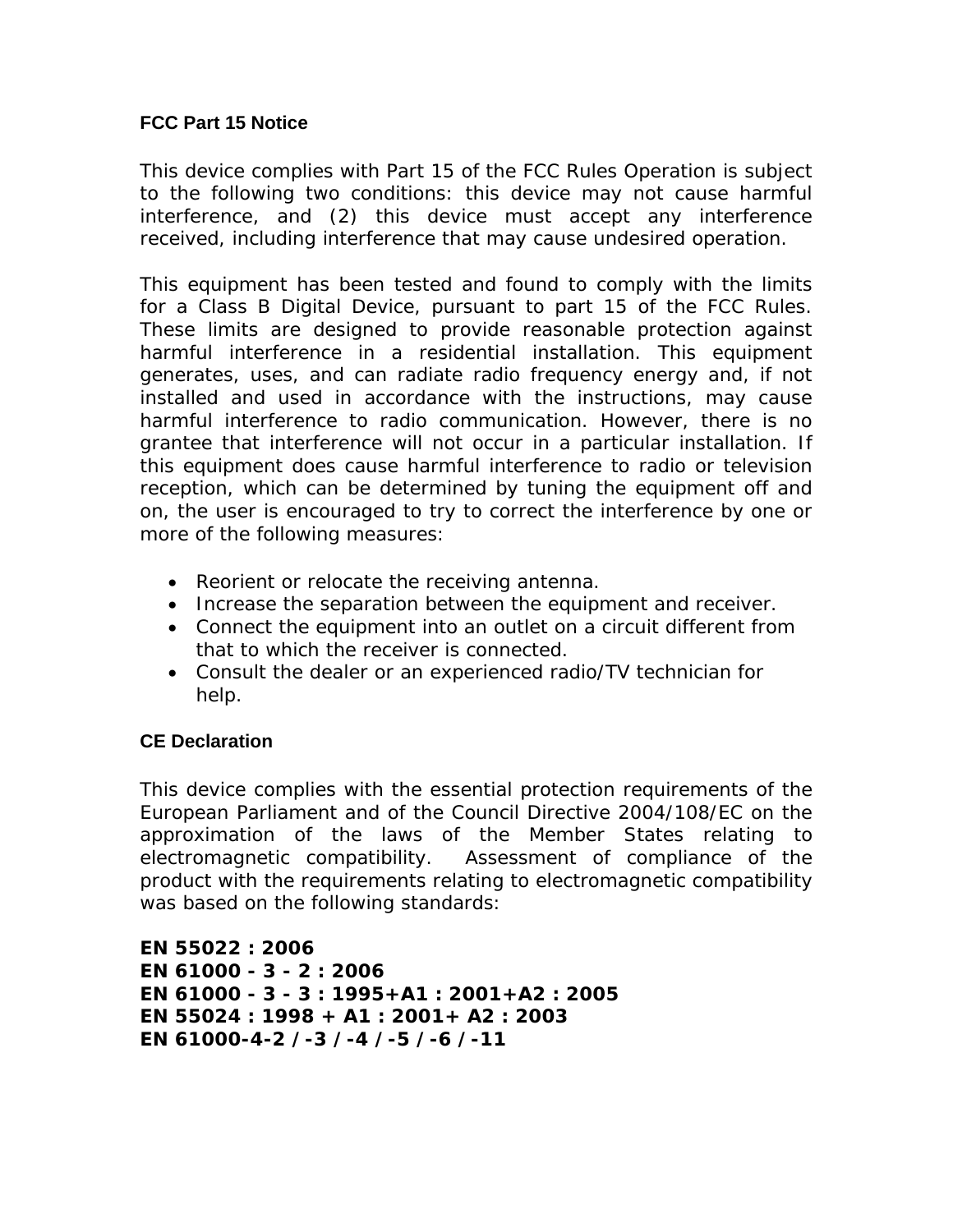## **Tracker2 User's Manual**

| 1.  |       |                                |  |
|-----|-------|--------------------------------|--|
| 2.  |       |                                |  |
| 3.  |       |                                |  |
| 4.  |       |                                |  |
| 5.  |       |                                |  |
|     | 5.1.  |                                |  |
|     | 5.2.  |                                |  |
|     |       |                                |  |
|     | 6.1.  |                                |  |
|     | 6.2.  |                                |  |
|     | 6.3.  |                                |  |
| 7.  |       |                                |  |
| 8.  |       |                                |  |
| 9.  |       |                                |  |
| 10. |       |                                |  |
|     |       |                                |  |
|     |       |                                |  |
|     |       |                                |  |
|     |       |                                |  |
|     |       |                                |  |
|     |       |                                |  |
| 11. |       |                                |  |
| 12. |       |                                |  |
| 13. |       |                                |  |
|     |       |                                |  |
|     | 13.1. |                                |  |
|     | 13.2. |                                |  |
|     | 13.3. | Warm Boot vs. Cold Boot.<br>13 |  |
|     | 13.4. |                                |  |
|     | 13.5. |                                |  |
|     | 13.6. |                                |  |
|     | 13.7. |                                |  |
|     | 13.8. |                                |  |
| 14. |       |                                |  |
| 15. |       |                                |  |
|     |       |                                |  |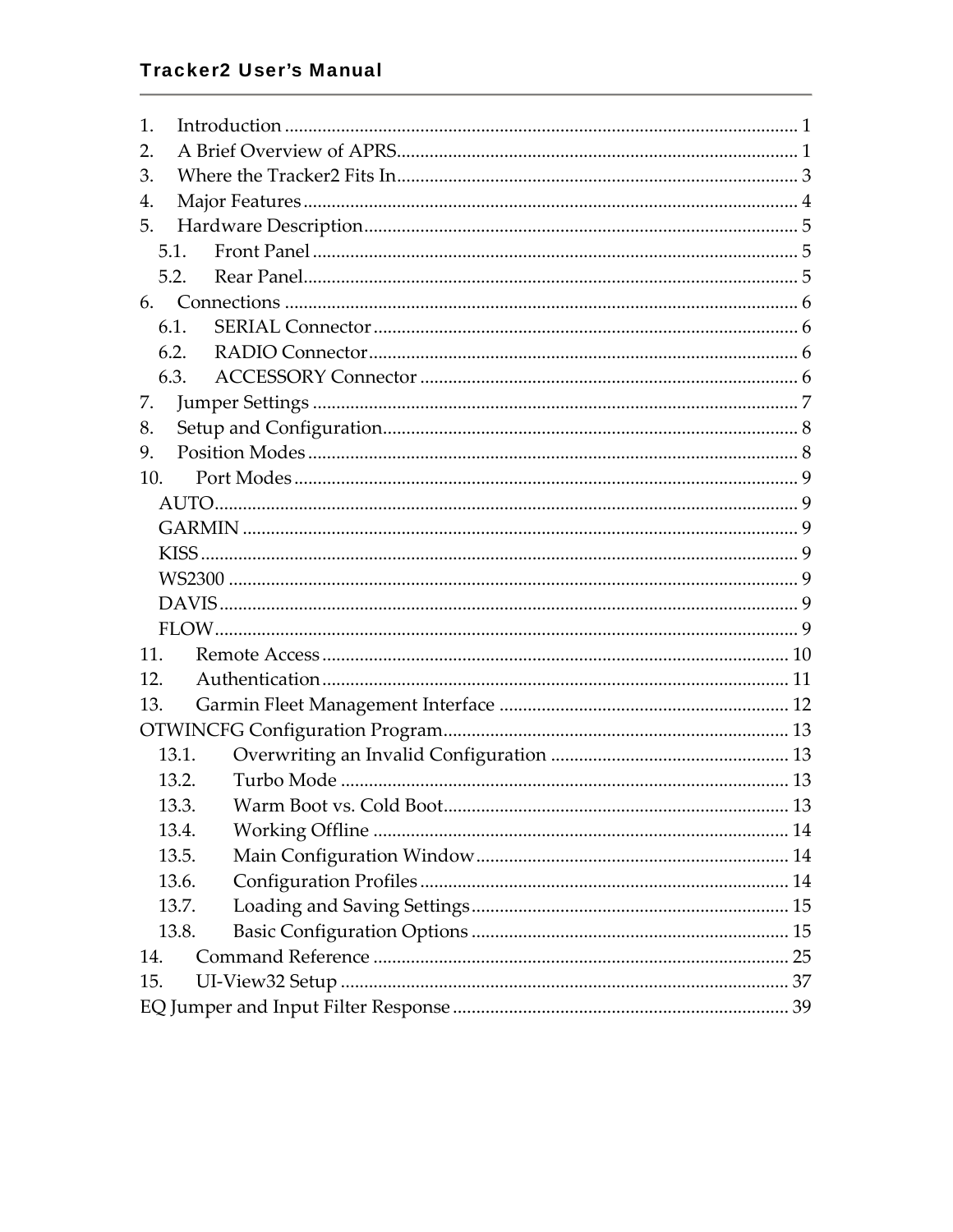## 1. Introduction

The Tracker2 fills the gap between a traditional packet radio terminal node controller (TNC) and a transmit‐only APRS™ tracker, and adds features not found in either. While it may be used in KISS mode with a PC for general purpose packet radio communications, its feature set is focused on APRS™ applications, including position reporting, messaging, and telemetry.

Firmware updates and enhancements are published frequently, so check the Tracker2 website at http://www.argentdata.com/tracker2 to make sure you have the latest firmware and documentation. The Wiki site at http://wiki.argentdata.com also has in-depth technical information and usercontributed tips and tricks.

## 2. A Brief Overview of APRS

To understand the Tracker2 and how it can be used, it is important to first understand exactly what APRS is.

APRS stands for Automatic Packet Reporting System. The name is a trademark of its creator, Bob Bruninga, WB4APR. What the name refers to can be a subject of considerable confusion to newcomers.

Primarily, APRS is a communications protocol. It defines how data (including station and map object positions, weather information, radio direction finding readings, text messages, and telemetry) can be communicated among packet radio stations.

APRS can also refer to the network that carries this information. Throughout the United States, Europe, and several other countries, a network of digital repeaters ('digipeaters'), usually on a common nationwide frequency, provides a transport for APRS packets. Most APRS stations operate on one of these common channels, but not all.

The APRS Internet System (APRS‐IS) is an Internet‐based adjunct to the radio network. Internet gateways (IGates), often simply home PCs with an Internet connection and a radio, pass traffic from the radio network to a shared, worldwide APRS stream. Many IGates will pass at least text message traffic, and sometimes other data, from the Internet back to the radio network. In this way,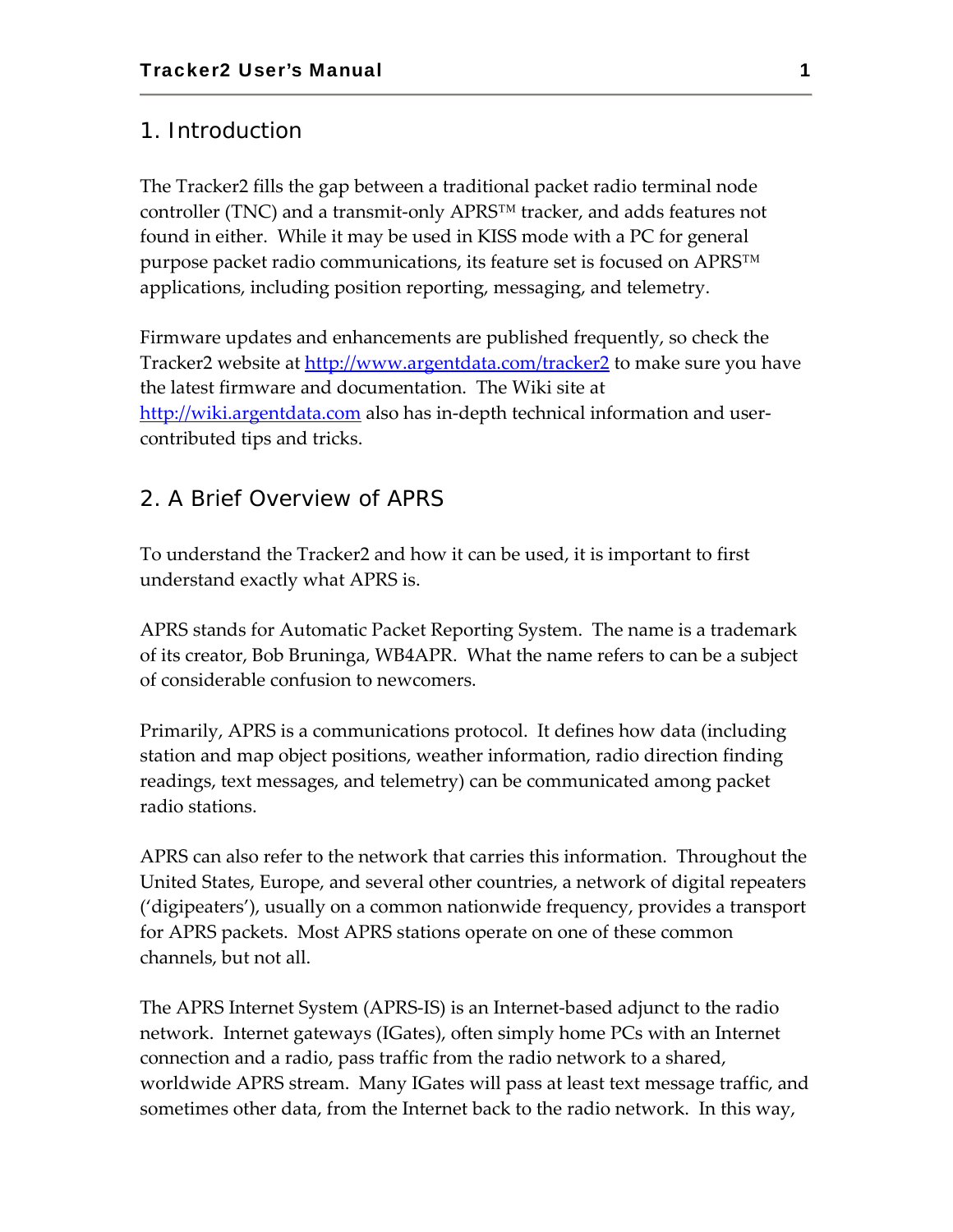text messages can be passed from one station to another even when a digipeater path between the two doesn't exist or isn't reliable.

The name APRS is also sometimes used to refer to WB4APR's original MS‐DOS APRS mapping program, but it is now properly called APRSdos. Numerous other mapping and messaging programs exist, using either the APRS radio network, the APRS‐IS, or both. Some of these programs can function as IGates as well.

Connected to the worldwide APRS‐IS stream are a number of database services. These systems (findu.com and aprsworld.net are two of the most popular) process and store all APRS traffic that finds its way to an IGate anywhere in the world, and most provide maps, weather displays, and telemetry graphs based on this traffic. This allows anyone with Internet access to monitor APRS data without needing radio equipment of their own or special software.

Getting data to a web‐connected database isn't the only thing APRS is good for, of course. Depending on network coverage and load, it's possible to communicate over a range of hundreds of miles using the radio network alone. However, being a shared network, reliability decreases with each added digipeater hop. APRS is most reliable at the local level, and it's rarely advisable to use more than two or three digipeater hops. Often, a single hop is adequate for local coverage.

The APRS protocol, hardware, and software can be used independently of the national networks, as well. Local or temporary networks may be set up to cover special events or to fill the needs of a particular organization. Some uses may not require digipeaters at all – high altitude balloons, for example, often use APRS to transmit position and telemetry data on a dedicated frequency directly to the chase teams.

Mobile use of APRS can take a number of different forms. The simplest mobile APRS setup is a transmit‐only tracker connected to a radio and GPS receiver. These trackers generally have no receive capability, other than to check that the channel is clear before transmitting. They allow the vehicle to be tracked by others, but can't receive messages or positions.

Another option is an APRS‐capable radio, like those sold by Kenwood. These radios have a text display, but require a mapping GPS receiver to display the positions of other stations.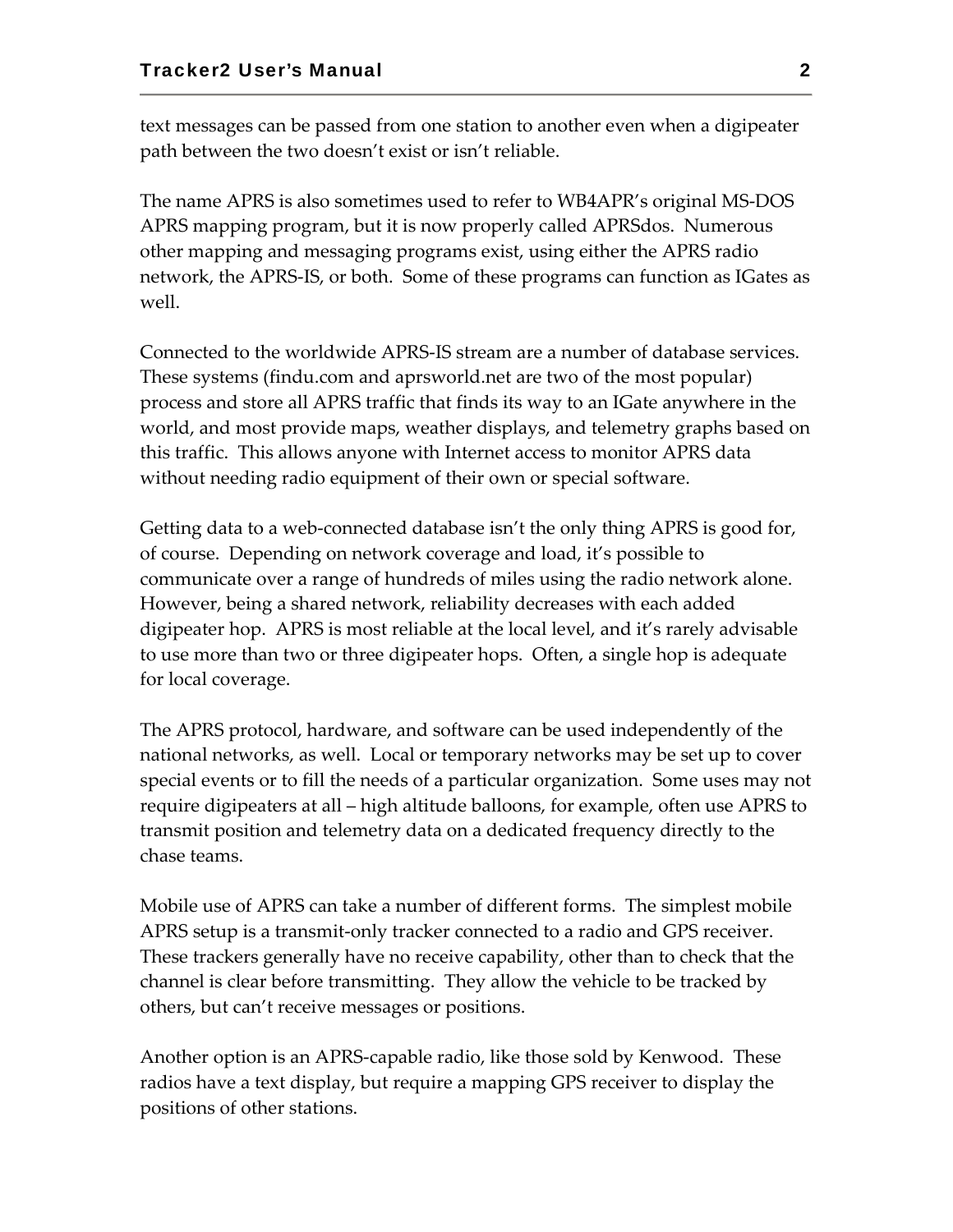An ordinary radio with a TNC can be used in conjunction with a laptop computer or PDA to provide full APRS functionality, including mapping and messaging, although this is usually the most expensive option and may not be practical to operate while driving.

## 3. Where the Tracker2 Fits In

The Tracker2 has the capability to fill a number of roles in the APRS system. As the name implies, it's a tracker – it can format and transmit position data from a GPS receiver. It also offers receive capability, though, and in a way that no other device can currently match.

When it receives a position for a station or map object, the Tracker2 can create a GPS waypoint for that position. On a mapping GPS receiver, this allows the user to see the locations of other stations on the map, updated as each new position is received.

While this concept isn't new – APRS-capable radios have been doing it for years – the Tracker2 takes it a step further. While other devices output only a position and name, the Tracker2 will, when used with a compatible Garmin or Magellan GPS receiver, pick the most appropriate symbol for the waypoint (including custom APRS symbols if available), extract the altitude, and insert the status text (often including course and speed) into the waypoint details. For many applications, this allows a GPS receiver to be used in place of a PC or PDA.

Aside from its tracking capabilities, the Tracker2 can also function as a digipeater. Its remote control capabilities allow it to be reconfigured remotely, and even through IGates, and its path limiting features let the sysop reduce the amount of extraneous traffic carried by the network.

In KISS mode, the Tracker2 can also function as part of an IGate, when connected to a PC with an Internet connection and appropriate software.

With few exceptions, the Tracker2 can perform all of its functions concurrently. For example, a mountaintop installation could function simultaneously as a digipeater, weather station, site monitor (reporting voltage and temperature), and TNC for an IGate.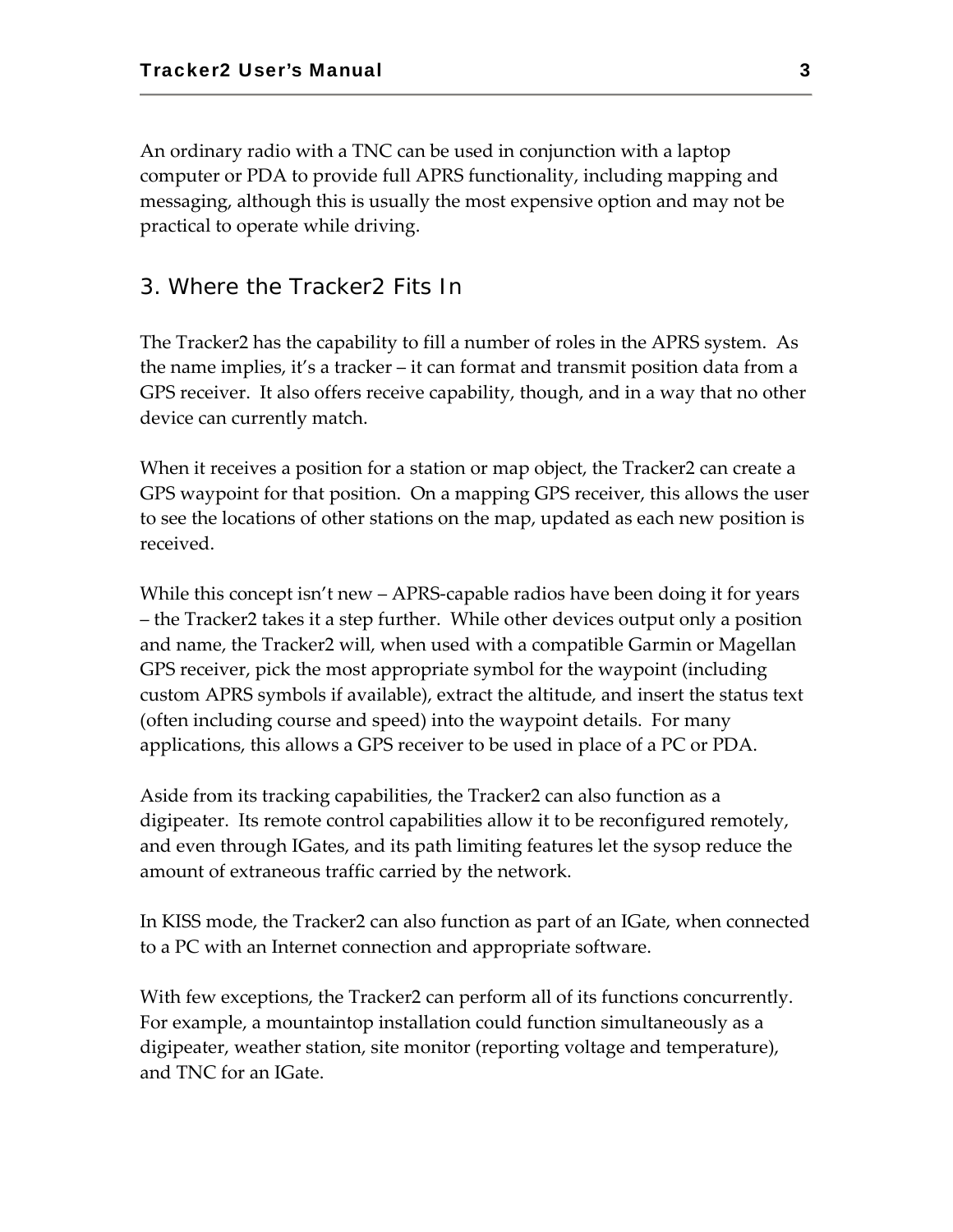## 4. Major Features

**APRS Tracker** ‐ The Tracker2 is first and foremost a full‐featured APRS tracker. It works with GPS receivers using either the industry‐standard NMEA format (\$GPRMC, \$GPGGA, and \$GPGLL sentences) or the proprietary Garmin binary protocol. In addition to transmitting its own position, it can also decode incoming positions and plot them as waypoints on the screen of a GPS receiver, selecting appropriate symbols and setting comment text and other waypoint details if supported by the receiver.

**KISS Mode** ‐ The KISS protocol defines an interface between a TNC and its host, typically a PC. This mode allows the Tracker2 to be used with PC‐based APRS programs like Xastir, WinAPRS, and UI‐View32. It can also be used with non‐ APRS applications, subject to the limitations of the Tracker2's transmit and receive buffers.

**Digipeater** ‐ A digipeater acts as a simplex digital repeater, receiving packets and retransmitting them, typically on the same radio channel. The Tracker2's digipeater function is designed specifically for APRS use, and supports advanced features such as WIDEn‐N operation, hop count limiting, duplicate elimination, preemptive digipeating, and multiple aliases.

**Weather Station** – The Tracker2 can be connected to several models of weather station, including the Peet Bros. Ultimeter 2000 series, Dallas/AAG 1‐Wire Weather Station, and LaCrosse WS‐2310 wireless weather station, to provide remote weather telemetry.

**Command Console** – While the Tracker2 comes with a Windows‐based configuration program, it can also be configured, tuned, and upgraded through a traditional console interface with command syntax similar to that of the classic TNC2 and its clones. Keyboard‐to‐keyboard QSOs are supported through a 'converse' mode as well as APRS messaging commands.

**Power Control** – The Tracker2 includes an integrated solid‐state relay that may be used to control an external DC load. Typically, this is used to control power to a transceiver to conserve power in applications like solar‐powered weather stations; the radio can be automatically powered on just prior to a transmission, and turned off again when the transmission is complete. The power output can also be controlled manually through APRS messages.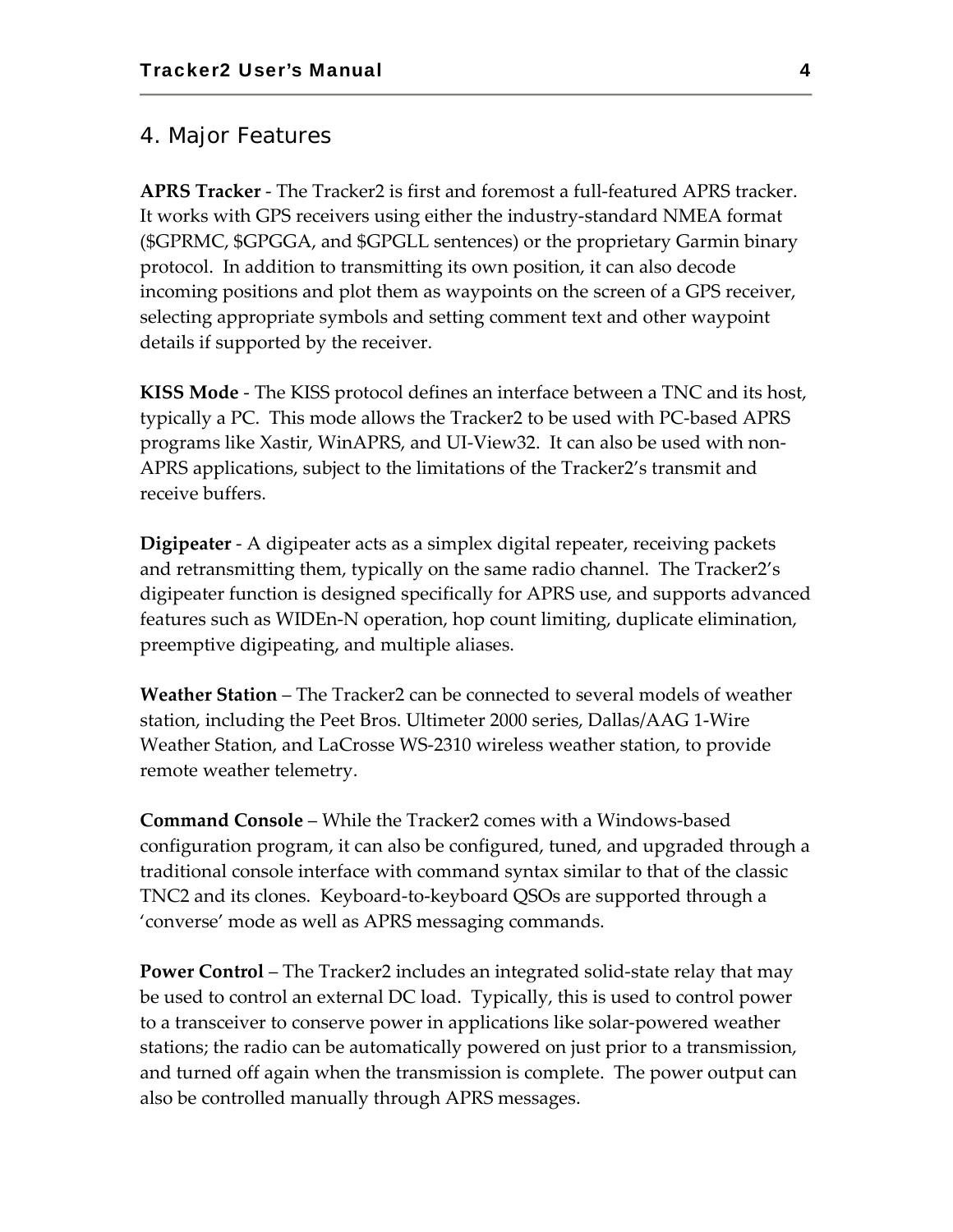## 5. Hardware Description

The Tracker2 model OT2m features a heavy‐duty steel enclosure and measures approximately 4.2" by 3.2" by 1". The circuit is built with surface mount technology and includes over‐voltage and over‐current protection, as well as RFI filtering on external connections.

## **5.1. Front Panel**



The front panel has three indicator LEDs, marked ACT (activity), TX (transmit), and RX (receive). The 6‐pin modular jack is an accessory port that provides a Dallas 1‐wire data bus, 5 volt power, a counter/transmit trigger input, and a profile select input.

#### **5.2. Rear Panel**

![](_page_7_Picture_7.jpeg)

The rear panel has a female 9‐pin D‐sub connector for connection to a radio. A male 9‐pin D‐sub connector provides, depending on software configuration, a single RS‐232 port with hardware flow control or dual independent RS‐232 ports. A standard 2.1x5.5mm center‐positive power connector accepts from 7 to 28 volts DC, and an access hole is provided to allow heavy gauge power cables to be connected to the appropriate pads on the circuit board for control of an external DC load.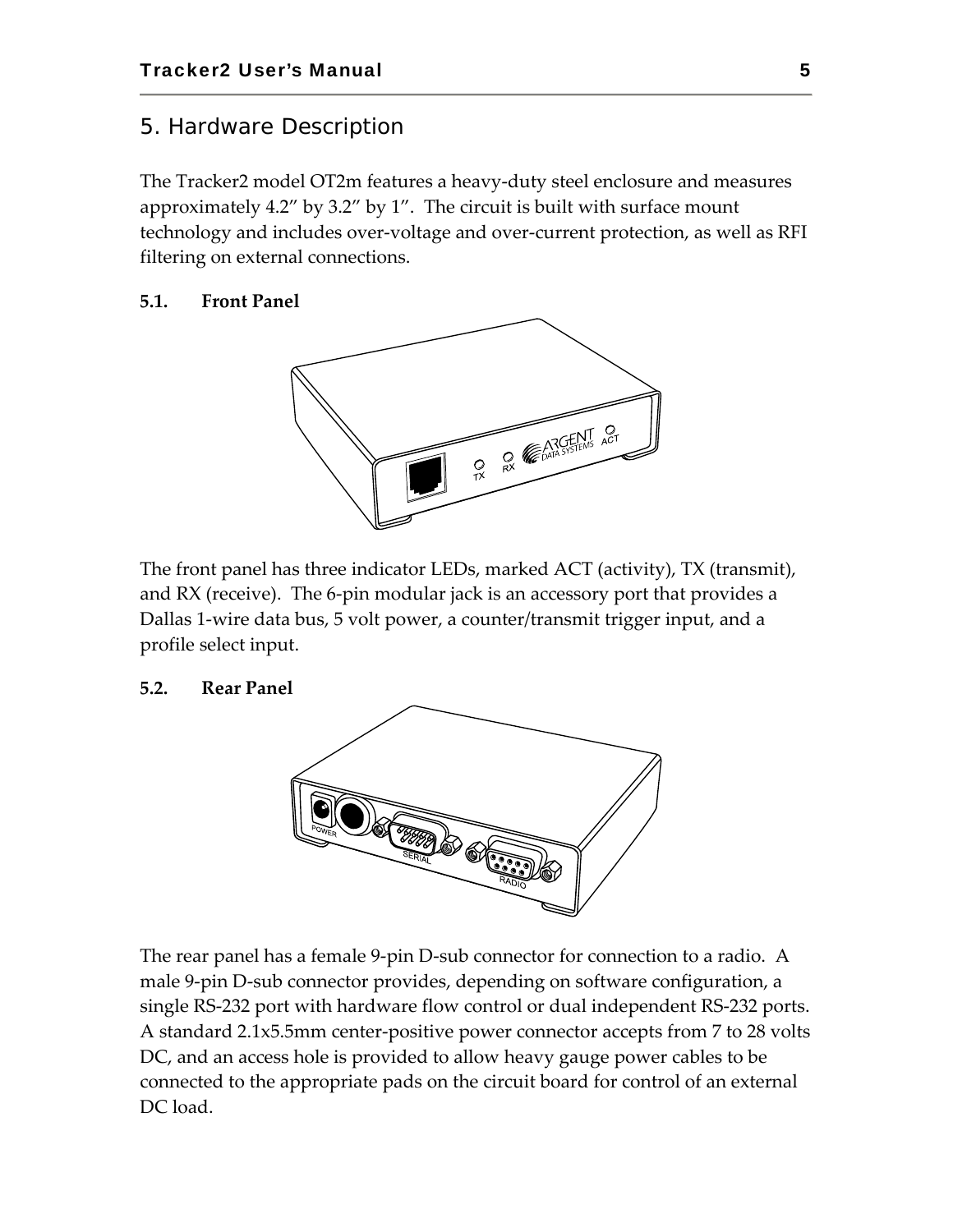## 6. Connections

## **6.1. SERIAL Connector**

- 2: Data in (port A)
- 3: Data out (port A)
- 4: Power output for GPS
- 5: Ground
- 7: Data out (port B) or CTS
- 8: Data in (port B) or RTS

Note: The serial interface is configured as DTE (data terminal equipment) to allow direct connection to a GPS receiver. Connection to a PC requires a null‐ modem cable.

## **6.2. RADIO Connector**

- 2: COR / Squelch input
- 3: PTT out
- 5: Audio in
- 6: Ground
- 7: Power in
- 8: PTT in

#### **6.3. ACCESSORY Connector**

- 1: Counter / Transmit input
- 2: Ground
- 3: Ground
- 4: 1‐Wire data bus
- 5: +5 Volt power output
- 6: Profile select input

Note: Pin 1 is the left‐most pin as seen from the front of the connector.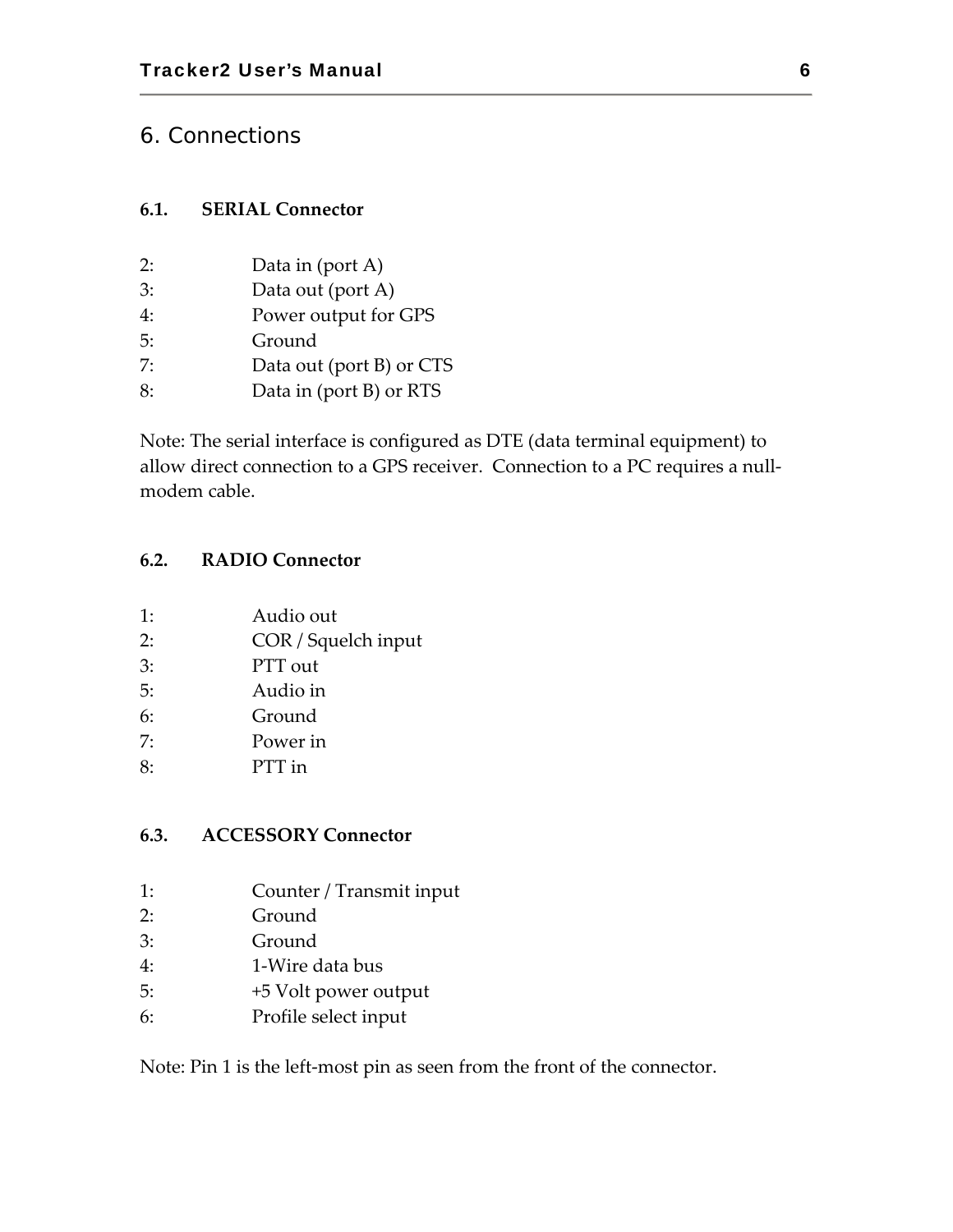## 7. Jumper Settings

![](_page_9_Figure_2.jpeg)

5  $-$ \* $-$  12 G

Voltage select – '**5**'. Connects pin 4 of the serial connector to the output of the 5‐volt regulator. Use this setting to supply power to a 5-volt GPS receiver or other external device.

Voltage select – '**12**'. Connects pin 4 of the serial connector to the input of the 5‐volt regulator. Use this setting to supply unregulated power from the radio connector to a GPS receiver, or to supply power to the tracker from the serial connector.

![](_page_9_Picture_6.jpeg)

**'EQ'** – Disables RX equalization when set.

![](_page_9_Picture_8.jpeg)

**'HI'** – This jumper sets the audio output level to the high range. This is needed mostly for mobile radios, especially some commercial models.

![](_page_9_Figure_10.jpeg)

**'HT'** – Selects if push‐to‐talk signaling through the audio output line is enabled. Use this jumper with most HTs by Icom, Yaesu, and Alinco handhelds, but not Kenwood.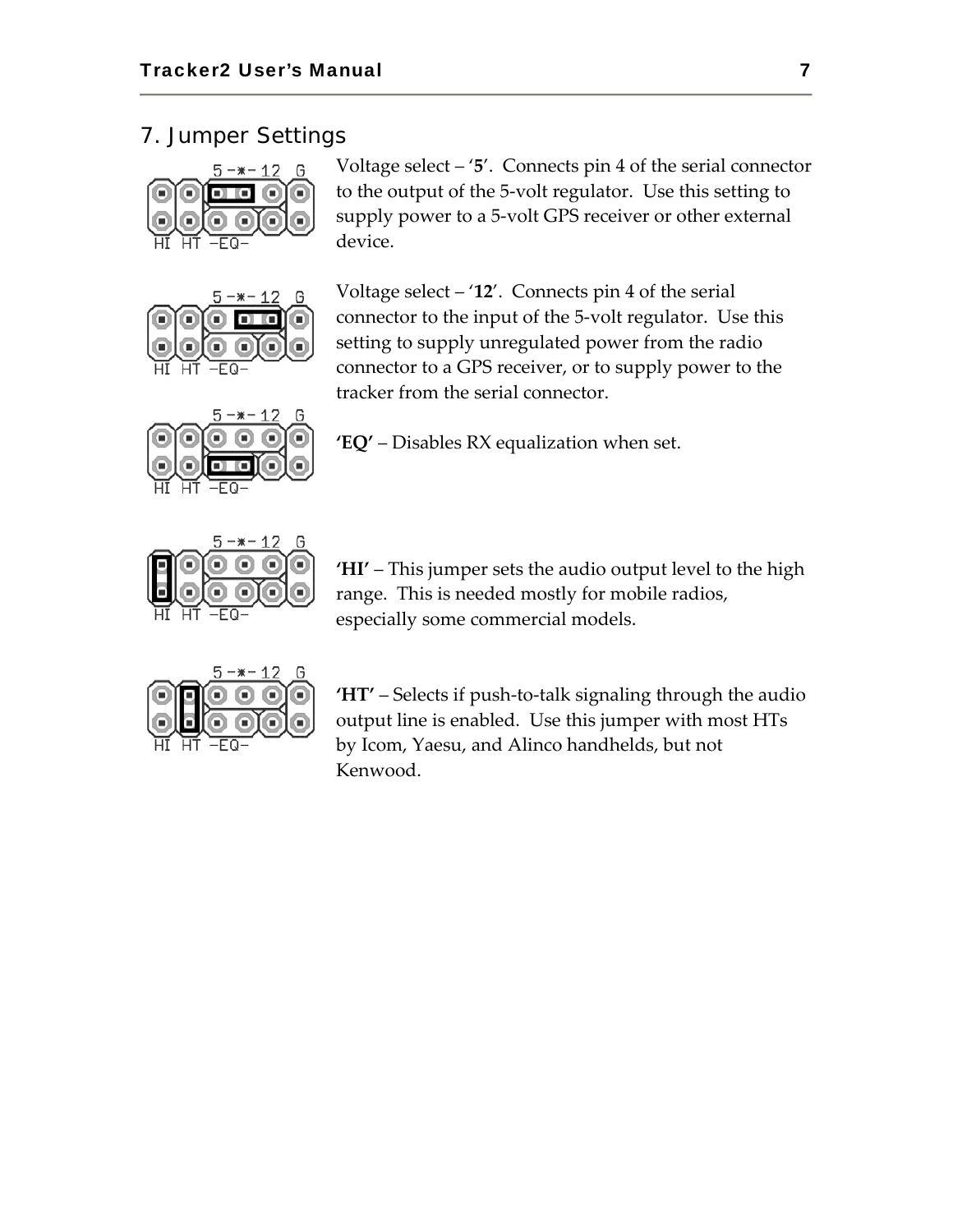## 8. Setup and Configuration

Once installed, you can use a PC to connect to the Tracker2 either the Windows configuration program (otwincfg.exe) or a terminal emulation program of your choice, such as HyperTerminal, SecureCRT, or Minicom.

To use the command console, connect at the proper baud rate (4800 baud is the default) and press enter several times until you see a command prompt. To use the Windows configuration program, simply start the program, select the COM port, and power up the device.

The only setting absolutely required for normal APRS tracker operation is the callsign. The defaults for all other settings should be reasonable, but you should check on locally recommended settings, particularly for the digipeater path. The EQ jumper controls the response of the audio input filter. Generally, the jumper should be set when the audio source is 'flat' and not de‐emphasized, and removed for most speaker connections. If you're not sure which setting to use, try both and see which works best for you.

## 9. Position Modes

Before getting started, it's important to understand that the Tracker2 ordinarily will *not* make automatic transmissions (including position, status, weather, and telemetry packets) unless it knows where it is.

The device knows where it is when it receives a valid fix from a GPS receiver, or when it's programmed by the user with a fixed position. It can be configured to transmit without a valid fix; if no fix has been received since power‐up, only status and telemetry packets will be sent. If the last valid GPS fix is more than 30 seconds old, a 'NO FIX' warning is added to each position packet.

If the AUTOSAVE option is enabled, as soon as the last valid fix is 30 seconds old, that position is saved and the device enters fixed position mode. As soon as another valid fix is received, it switches back to GPS mode. This is useful for portable digipeaters and weather stations that will have a GPS receiver connected only briefly during deployment.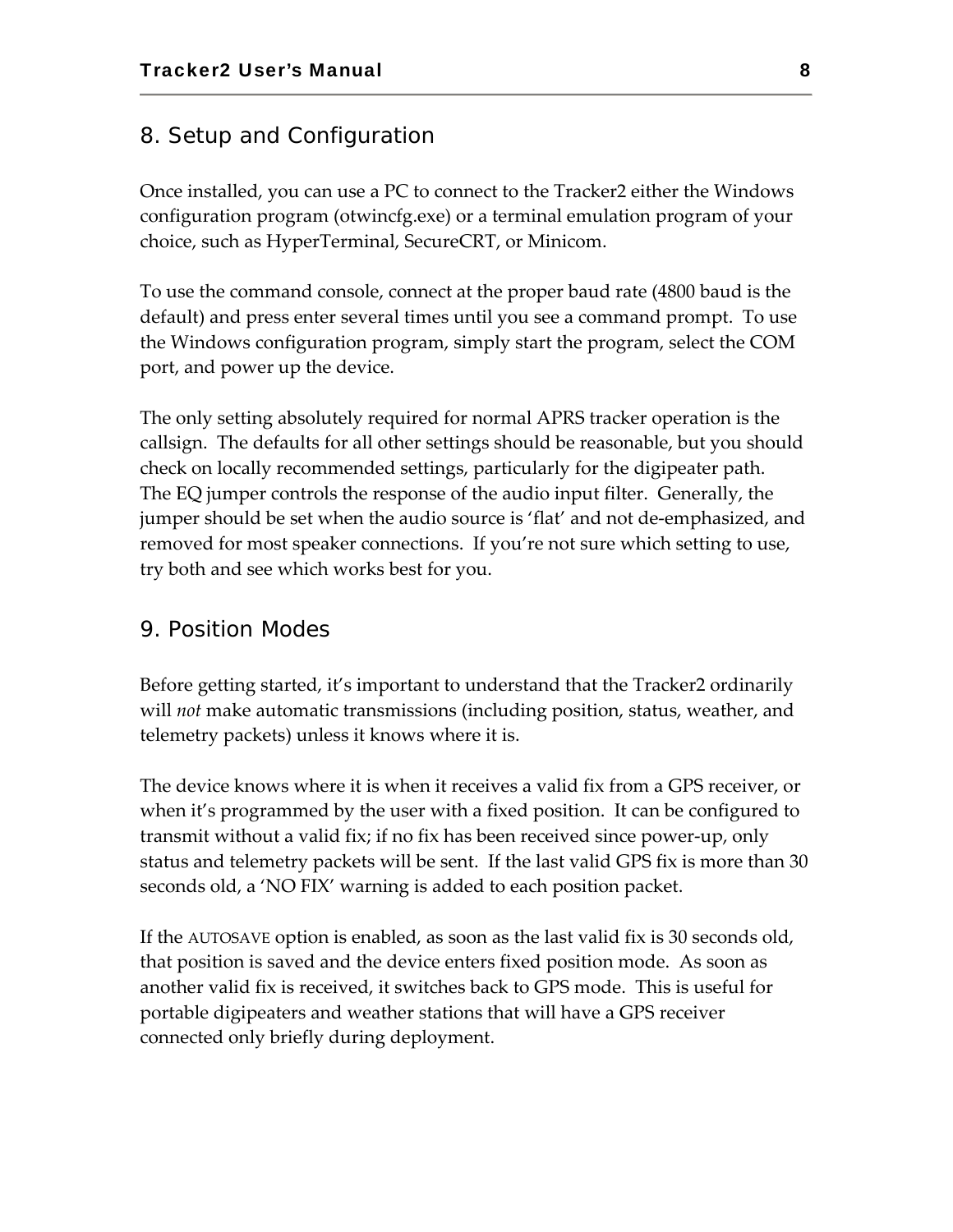## 10. Port Modes

The Tracker2 has two serial ports that share the same physical connector. A  $\Upsilon'$ adapter is available to separate the ports if needed. Both ports can operate in multiple modes:

**AUTO** – In this mode, the device will automatically detect NMEA GPS data, Peet Bros weather data, or (for port A only) command console input. Note that while both ports can be configured in AUTO mode, only one should be used for a given function at any time. For example, port A can accept NMEA data while port B accepts weather data, but providing NMEA data to both ports simultaneously will cause unpredictable operation.

**GARMIN** – This mode forces the selected port to 9600 baud, ignoring any manual setting, and starts Garmin binary communications.

**KISS** – In KISS mode, a PC or other host device sends and receives raw AX.25 packets. Keep in mind that even with one or both ports in KISS mode, the Tracker2 will continue to perform its other functions, including messaging and digipeating. The host should use a different callsign/SSID combination to avoid interference.

**WS2300** – Supports LaCrosse WS‐2300 series weather stations at 2400 baud, again ignoring manual baud rate settings.

**DAVIS** – Supports Davis Vantage Pro series weather stations.

**FLOW** – Valid only for port B, this setting causes the port B pins to function as CTS/RTS flow control signals for port A.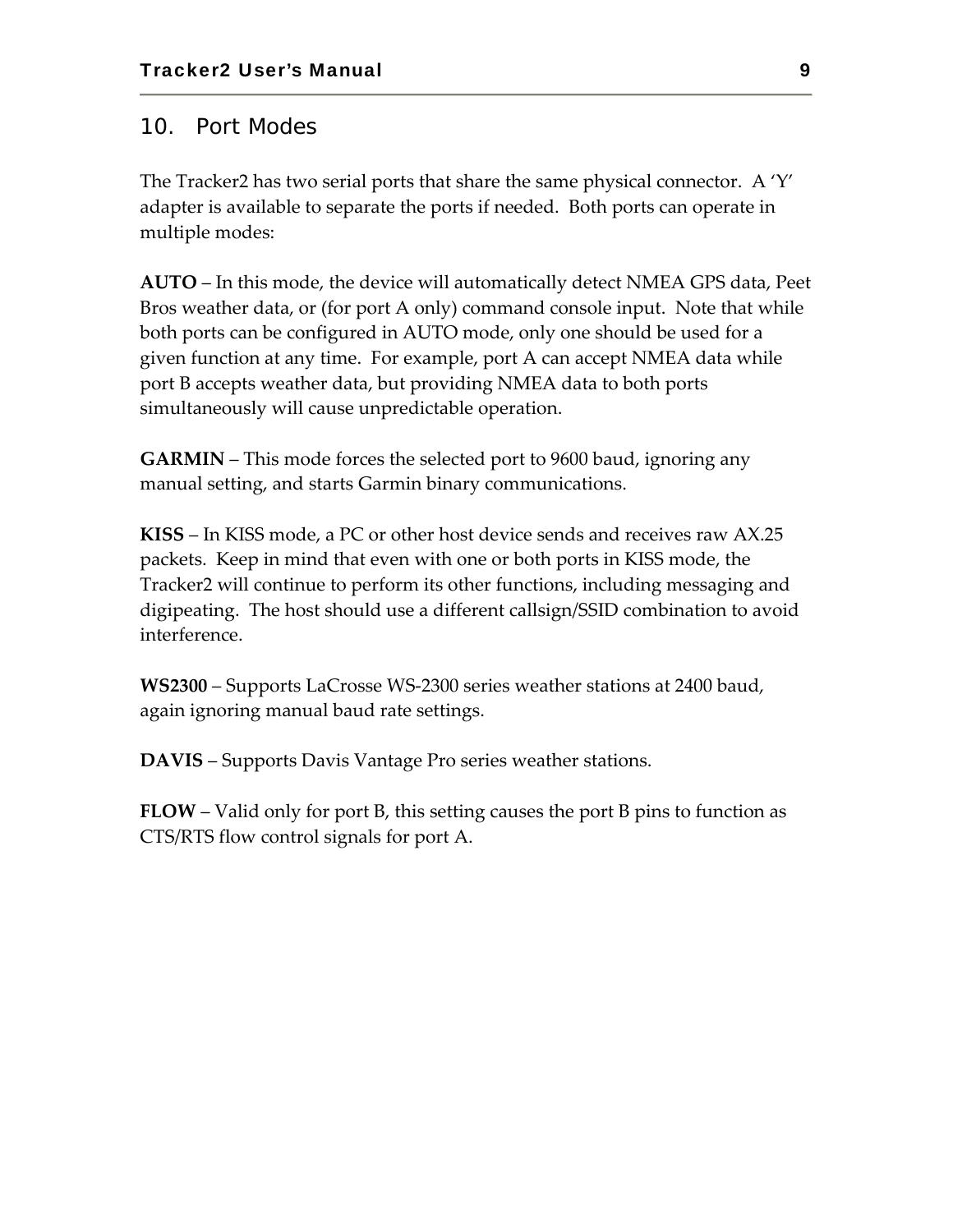## 11. Remote Access

Commands can be issued to the Tracker2 remotely via APRS messages. The originating station's callsign must appear in the device's security authorization list (see AUTHLIST command.) Commands are prefixed with 'CMD', and the results of the command, if any, will be send back as an APRS message to the sending station.

For example, 'CMD VERSION', sent from an APRS client, will cause the target device to reply with its firmware version.

In response to a RESET command, the device will attempt to send one acknowledgement before resetting. This is intended to prevent message retries from causing multiple resets, but especially if the channel is busy there is a possibility that the acknowledgement will not be sent before the reset is executed. A RESET command should be cancelled after a few retries with no response received to check if the device has indeed been reset.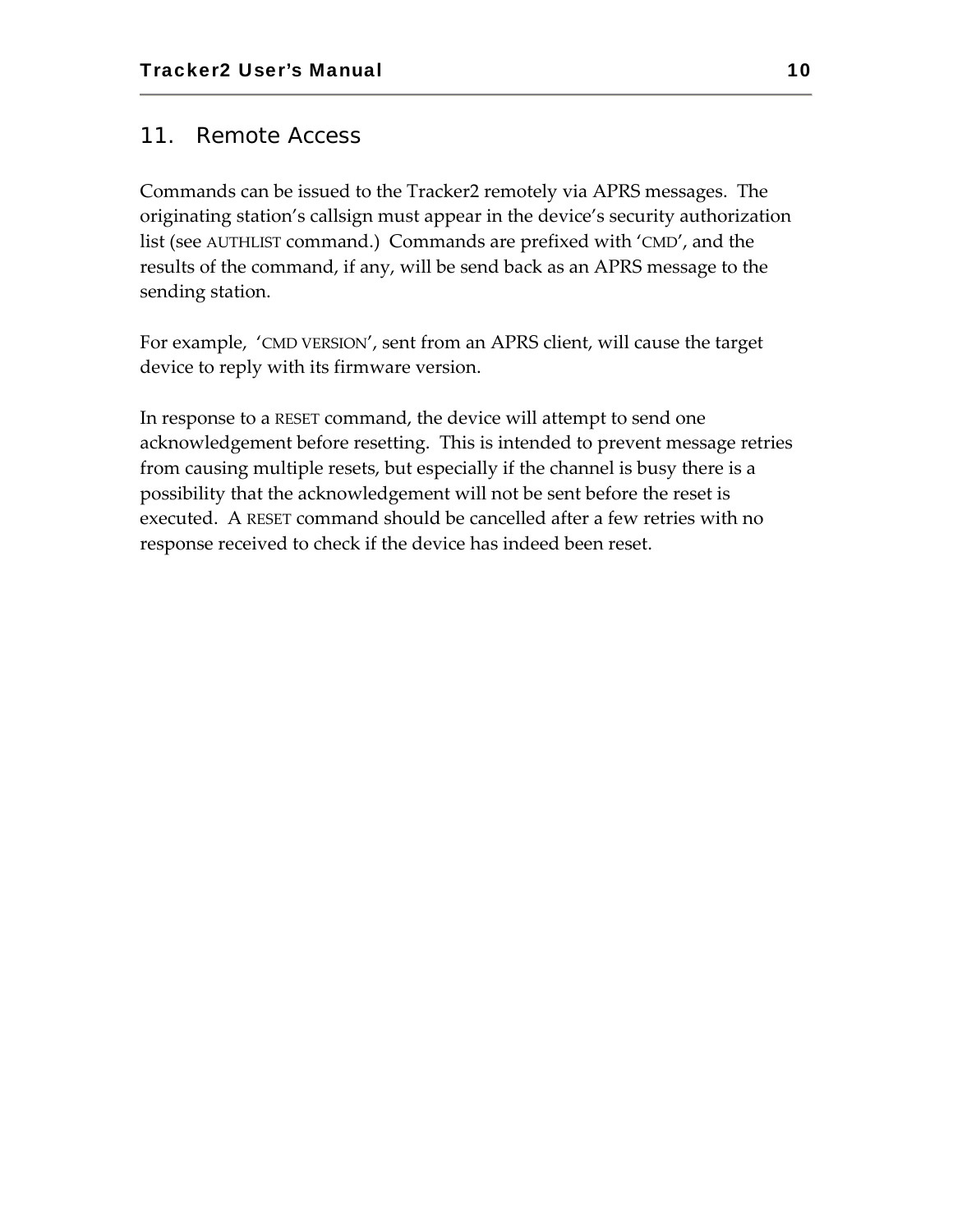## 12. Authentication

In addition to the security authorization list, remote access to the Tracker2 can be controlled through a more secure one‐time password mechanism. This mechanism is enabled by setting PWAUTH ON.

To set up one‐time password authentication, use the command SECRET followed by a pass phrase of at least 16 characters. The device will use this pass phrase to generate a 128‐bit key that is stored in nonvolatile memory. The password sequence counter is set to 0 when the key is created.

The PASSLIST command can then be used to generate a list of 4‐character one‐time passwords, each listed with a unique sequence number. These passwords must be used in the specified order. You can print out this list and cross off each password as it's used.

| cmd: secret The quick brown fox jumps over the lazy dog.<br>Set. |            |          |            |          |          |          |            |  |
|------------------------------------------------------------------|------------|----------|------------|----------|----------|----------|------------|--|
| cmd: passlist 24                                                 |            |          |            |          |          |          |            |  |
| 0: COEP                                                          | 1:U60T     | 2:8JES   | $3:$ BVBN  | 4: Z2ZC  | 5:TER    | 6: VA5S  | $7:$ FV1F  |  |
| 8:JCBX                                                           | 9: NE8G    | 10: NAAM | $11:$ P1Y8 | 12:7.159 | 13: H654 | 14: KSBB | $15:$ PDM8 |  |
| 16: VM89                                                         | $17:$ GTNW | 18: CW52 | 19: B7ZX   | 20: X4DF | 21: Z5HF | 22: CNNU | 23: A8FS   |  |

To use a password, append it to the CMD prefix at the start of the command message. For example, if the next valid password is 'SBCY', the message "CMDSBCY VERSION" will execute the VERSION command.

While it should be virtually impossible for someone to determine the next password without knowing your pass phrase, the system is not foolproof. Be sure not to use the same pass phrase on two different devices, because an eavesdropper who hears a password used on one device (or who retrieves an old message from an online database) could potentially use the same password on the other unit.

Also, should a valid password be sent without being received by the target device, an eavesdropper would know the next valid password. If you are unsure of being able to reach the target device, send an unauthenticated message or query first and make sure you get a reply.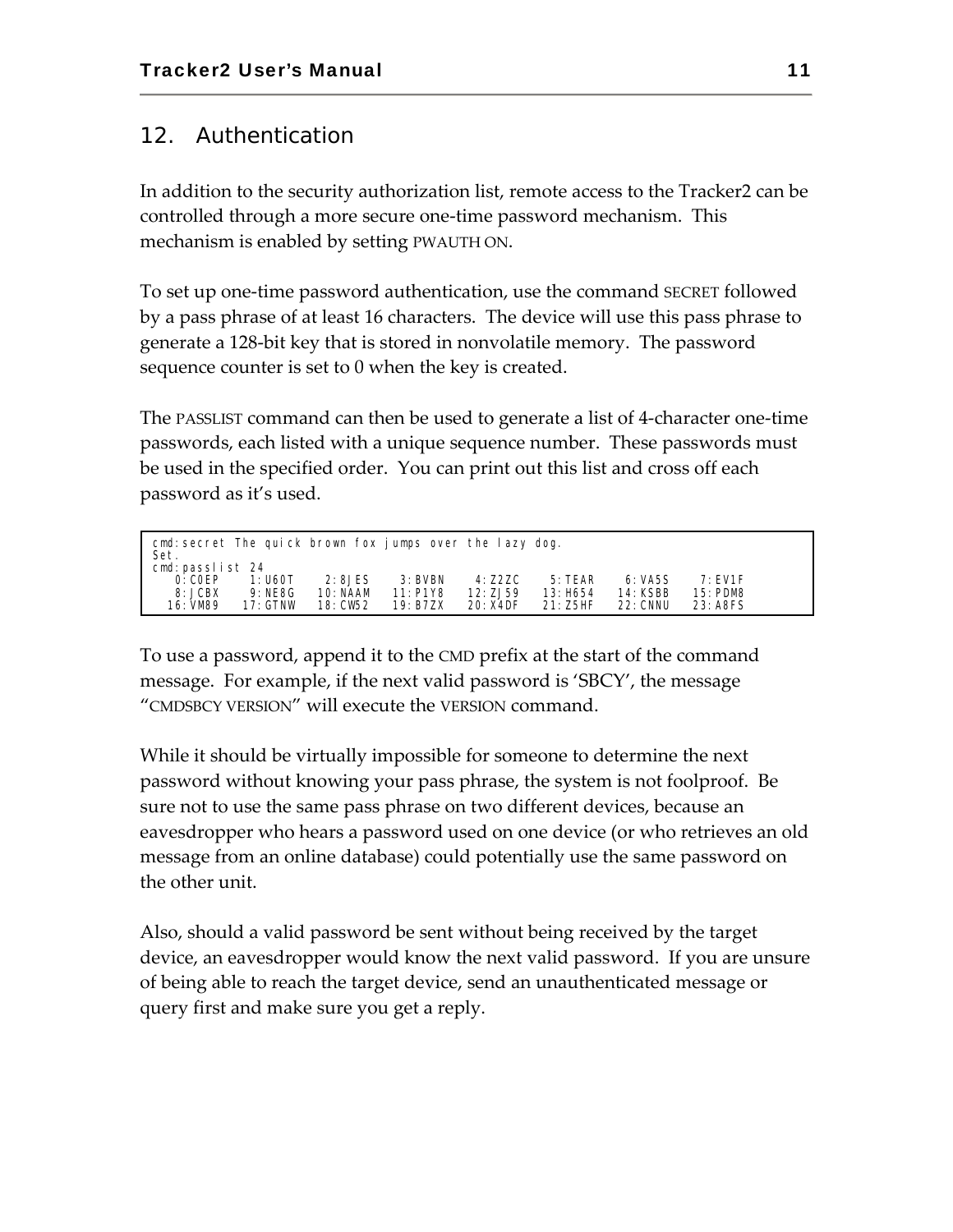## 13. Garmin Fleet Management Interface

Some Garmin navigation systems, including the nüvi 300 and 600 series and StreetPilot 7000 series, provide a Fleet Management Interface (FMI) that can be used with the Tracker2 with the proper cable.

To use the FMI features, set one of the Tracker2's serial ports to GARMIN mode and connect the FMI cable. The Tracker2 will automatically place the navigation system in fleet management mode, which adds a 'Dispatch' menu item and may change the layout of other menus. This mode change can only be reversed by erasing all user data on the navigation system

If the waypoint output option is enabled, the Tracker2 will attempt to create points of interest (POIs) on the navigation system for every station, object, or item received. This feature is not part of the documented FMI protocol and does not work properly on all devices; many will create duplicate POIs every time a station moves. Until Garmin adds this feature to the official protocol, only the nüvi 350 is known to display moving POIs properly.

Incoming APRS messages will display a message icon on the navigation system's screen and will be stored in the inbox. Outgoing messages can be addressed to a specific station by starting the message with a dash ('‐') and the destination callsign, followed by a space and the message text. If no station is specified, the message will be sent to the sender of the last message received. This allows conversations to be carried on without having to constantly re‐enter callsigns.

To send a configuration command to the Tracker2, start a message with '‐‐'. For example, '--VERSION' will cause the Tracker2 to respond with a message stating its firmware version.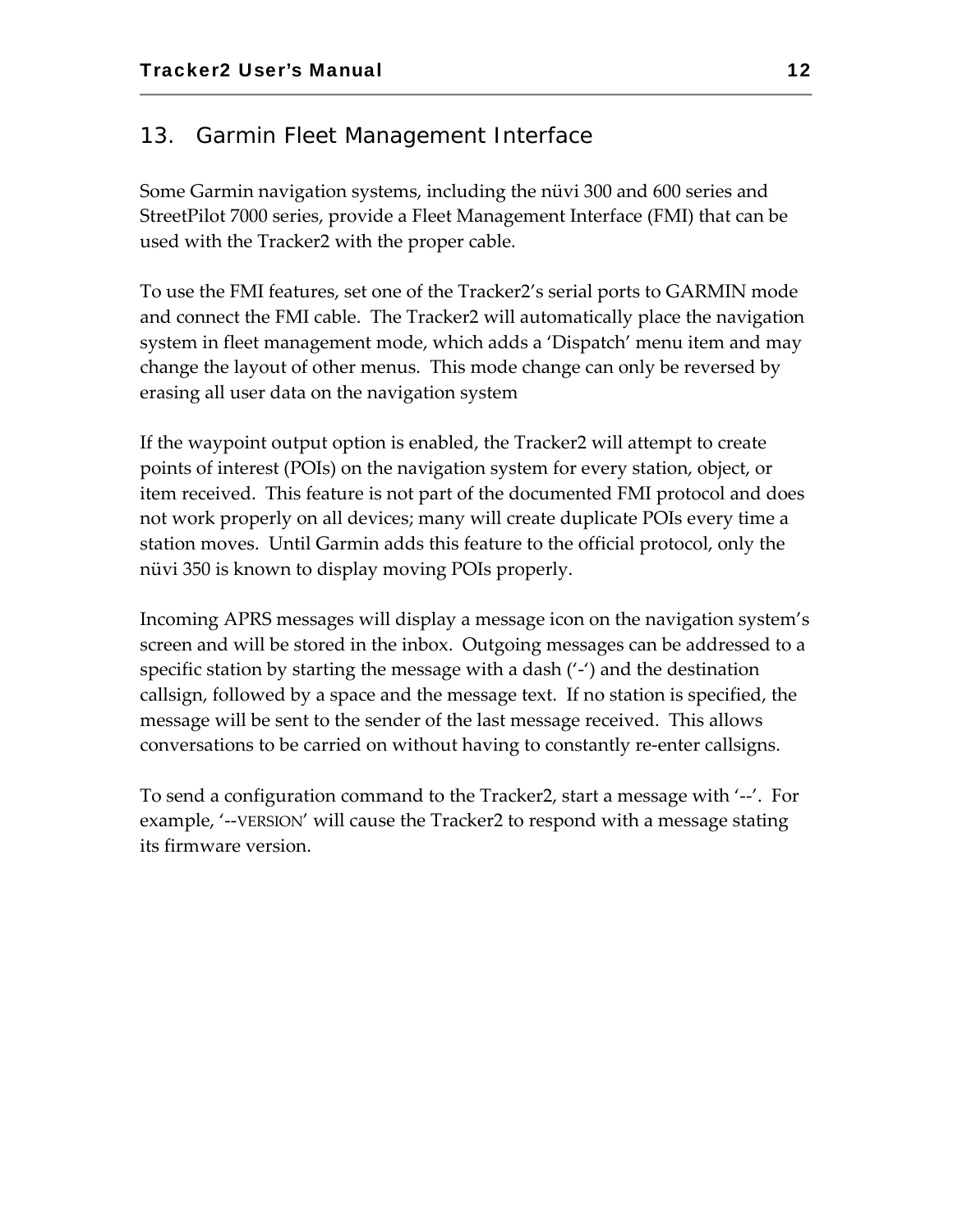## OTWINCFG Configuration Program

The Tracker2 can be configured using the otwincfg.exe program under Windows. The program is available for download at http://www.argentdata.com/support.

Connect the tracker and start the configuration program. The first window displayed allows you to select the COM port that the tracker is connected to.

| <b>Connect to Tracker</b> |                                    |            |                        |         | × |
|---------------------------|------------------------------------|------------|------------------------|---------|---|
| Select serial port:       |                                    |            |                        |         |   |
| $C$ COM1                  | $C$ COM <sub>2</sub>               | $C_{COM3}$ | $C$ COM4               | Connect |   |
| COM5                      | $C$ COM <sub>6</sub>               | COM7<br>o  | COM <sub>8</sub><br>O. | Cancel  |   |
| o<br>COM9                 | $C$ COM10                          | $C$ COM11  | $C$ COM12              |         |   |
|                           | Erase device and load new firmware |            | Disable Turbo<br>ш     | Offline |   |
|                           |                                    |            |                        |         |   |

## **13.1. Overwriting an Invalid Configuration**

The 'Erase device and load new firmware' option will load a new firmware image, using the default configuration settings, without attempting to read the existing configuration first. This is particularly useful if the tracker has an invalid or missing configuration.

## **13.2. Turbo Mode**

By default, the configuration program will attempt to connect at 115,200 baud. If you have trouble connecting, use the 'Disable Turbo' option to force the program to connect at 19,200 baud.

## **13.3. Warm Boot vs. Cold Boot**

If the unit is already powered on and operating when you click the 'Connect' button, the program attempts a 'warm boot' operation to put the device into configuration mode. If the firmware has been corrupted, i.e. by a failed upgrade, it may fail to enter configuration mode. You can correct this by performing a 'cold boot' ‐ power the unit off and power it on again after clicking 'Connect'.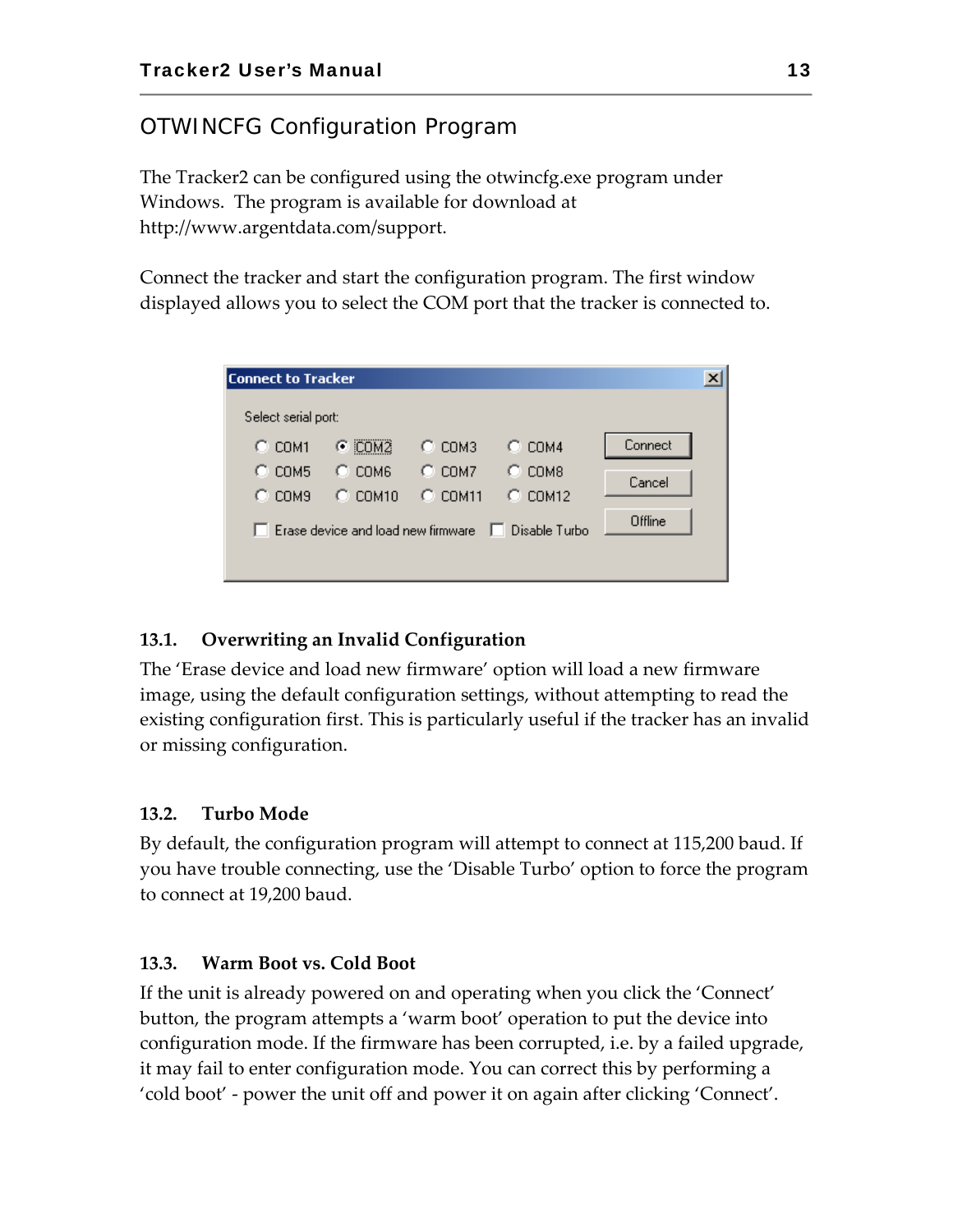## **13.4. Working Offline**

If you need to edit a configuration without connecting the tracker, click the 'Offline' button. You will need to have a saved configuration file to work from.

## **13.5. Main Configuration Window**

| <b>DenTracker Configuration</b>                                                                                                                                                                                                                                                                                                                                                                                                                                                                                                                                                                                                                                                                                                                                                                                                                                                                                                                                                                                              | $\vert x \vert$                                                                                                                                                                                                                                                                                                                                                                                                                                                                      |
|------------------------------------------------------------------------------------------------------------------------------------------------------------------------------------------------------------------------------------------------------------------------------------------------------------------------------------------------------------------------------------------------------------------------------------------------------------------------------------------------------------------------------------------------------------------------------------------------------------------------------------------------------------------------------------------------------------------------------------------------------------------------------------------------------------------------------------------------------------------------------------------------------------------------------------------------------------------------------------------------------------------------------|--------------------------------------------------------------------------------------------------------------------------------------------------------------------------------------------------------------------------------------------------------------------------------------------------------------------------------------------------------------------------------------------------------------------------------------------------------------------------------------|
| Profile 1<br>Profile 2                                                                                                                                                                                                                                                                                                                                                                                                                                                                                                                                                                                                                                                                                                                                                                                                                                                                                                                                                                                                       | Firmware Build 54680                                                                                                                                                                                                                                                                                                                                                                                                                                                                 |
| Callsign N1VG-2<br>C 1200 Baud C 300 Baud<br>Path WIDE1-1, WIDE2-2<br>$\Box$ Alternate Paths<br>Symbol Table<br>Symbol Code ><br>Quiet Time<br>°C.<br>116<br>Temp. Adjust 0<br>Text Scott's T2<br>In C Comment C Status Every 5<br>Transmissions<br><b>Transmission Control-</b><br>Tuning/Diagnostics<br>Serial Ports-<br>TX Every 120 Sec Skip 1<br>if heard<br>Profile Switching<br>Use SmartBeaconing Settings<br>A 4800<br>Digi Config<br>Access List<br>$\Box$ Use PTT Input<br>9600<br>В.<br>Enable timeslotting Timeslot 0<br>Script Editor<br>Position-<br>Waypoint Output-<br>© GPS © Fixed □ Save<br>$\nabla$ Enable<br>Radio Interface:<br>9<br>$\blacktriangleright$ Characters<br>Use Custom Symbols<br>⊽<br>min.<br>$\overline{\triangleright}$ Limit To 50<br>Miles<br>Don't require GPS fix<br>Power Control:<br>Counter<br>TX Delay (mSec)<br>100<br>Enable<br>Enable<br><b>Reset on Transmit</b><br>$\Box$ Active Low<br><b>Invert Carrier Detect</b><br>250<br>debounce (mSec)<br>IO.<br>delay (seconds) | Reporting Options:<br><b>Altitude</b><br>DA0<br>⊓<br>Course/Speed<br>$Time$ $G$ $DHM$ $G$ $HMS$<br><b>GPS Quality</b><br>Гf<br>Temperature<br>Voltage<br>"<br>Compressed<br>Telemetry every $ 0\rangle$<br><b>Baud Rate</b><br>Mode<br>Auto<br>Garmin<br>Autobaud<br>Web<br><b>Load Firmware From</b><br>File<br>. 1<br>max<br>TX Audio Level<br>Don't transmit if supply $\langle$ $ 0.00\rangle$<br>Volts<br><b>▽</b> Software DCD<br>No PTT out on PTT in $\Box$ External Squelch |
| Copy from Profile 2<br>Load from File<br>Save to File<br>$\bullet$ English<br>Metric                                                                                                                                                                                                                                                                                                                                                                                                                                                                                                                                                                                                                                                                                                                                                                                                                                                                                                                                         | Write<br>Quit                                                                                                                                                                                                                                                                                                                                                                                                                                                                        |

## **13.6. Configuration Profiles**

The Tracker2 can store two separate configuration profiles. The profile currently being shown is selected using the tabs at the top of the window labeled 'Profile 1' and 'Profile 2'.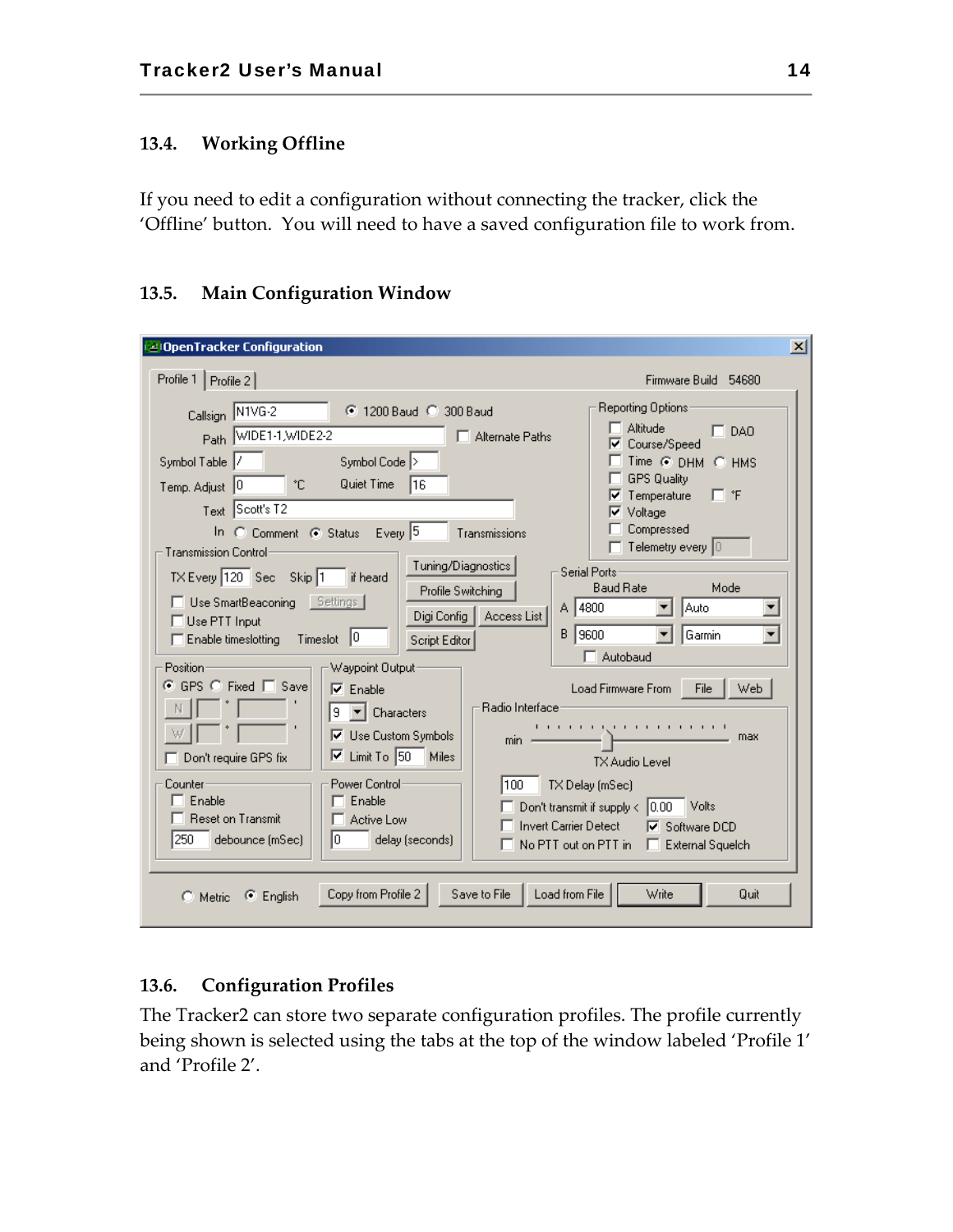When it is first powered on, the Tracker2 will always start out using Profile 1. After startup, profile selection depends on the settings in the profile switching screen. To access these settings, click 'Profile Switching'. See the section below on profile switch for more information.

## **13.7. Loading and Saving Settings**

After changing any configuration options, you must click the 'Write' button to write the changes to the tracker's firmware. You may also use the 'Save to File' button to save the configuration options to a file, which can be loaded later using the 'Load from File' button.

## **13.8. Basic Configuration Options**

**Callsign** – The radio callsign to use when transmitting. Tactical callsigns may be used, but FCC and ITU rules require periodic identification. If the actual callsign is not used here, be sure to include it in the comment field.

**Baud Rate** – For normal VHF operation this should be 1200. 300 baud is commonly used for HF. The Tracker2 uses mark and space frequencies of 1600 and 1800 hz respectively in 300 baud mode.

**Path** – This specifies the digipeater path to use. Specific callsigns may be entered (e.g., 'K6SYV‐10, K6TZ‐10') but for APRS operation a set of common aliases are usually used. A suggested default path is 'WIDE1‐1, WIDE2‐1'. It is rarely necessary to use a path greater than WIDE3‐3 (requesting three 'wide' digipeater hops), and excessive paths generate large amounts of traffic that degrade the performance of the network. If you're not sure what path should be used for your local area, check with a local digipeater operator. This field may be left blank.

**Alternate Paths** ‐ When enabled, this option causes the tracker to alternate between the paths specified in either profile with each transmission.

**Symbol Table** and **Symbol Code** – These settings control the symbol used to indicate the station's position when drawn on a map. See Appendix B for a listing of available symbols.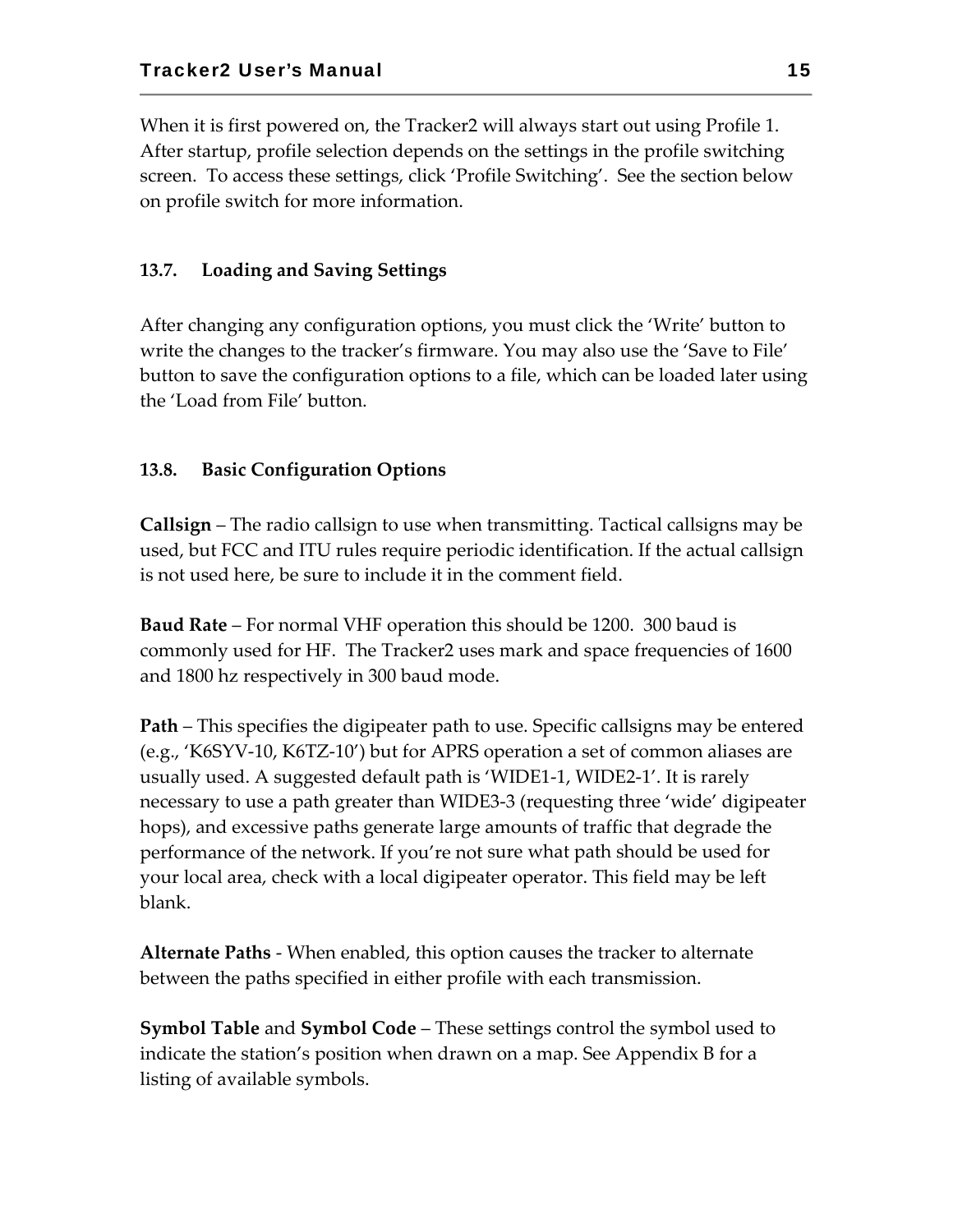**Temp. Adjust** – Calibration offset for onboard temperature sensor. The sensor used on the OpenTracker is fairly linear across its operating range and requires a single‐point calibration. The easiest way to accomplish this is to set a thermometer next to the tracker. Subtract the temperature reported by the tracker from the temperature shown by the thermometer, and enter that value in this field. For example, if the thermometer shows the temperature as 26°C and the tracker reports 29°C, enter –3 for the adjustment value.

**Quiet Time** – This setting determines how long the channel must be clear before the tracker will transmit. Each unit is approximately 1/56 second. Setting the quiet time to zero causes the tracker to ignore detected traffic.

**Text** – This is a freeform text field. Anything entered here will be displayed in the comment portion of the transmission or in a separate status packet, as selected. Keep comments as brief as possible to avoid wasting channel capacity, or use the 'Every \_\_ Transmissions' option to reduce how often the text is sent.

**Altitude, Course/Speed, Time** – When checked, report these values as indicated by the GPS receiver. The timestamp may be in Days/Hours/Minutes or Hours/Minutes/Seconds.

**DAO** – Enables the proposed !DAO! APRS extension to provide the map datum used and an extra digit of latitude and longitude resolution. May not be supported by all APRS clients. The datum is always reported as WGS84, which is the standard for normal APRS operation.

**GPS Quality** – Report number of satellites in use and horizontal dilution of precision information as reported by the GPS receiver.

**Temperature** – Report temperature as indicated by the onboard temperature sensor in the comment field, in degrees C. Not affected by the Metric / English setting.

**Voltage** – Report input voltage in the comment field. The maximum value is 18.5 volts, and the minimum is the dropout voltage of the regulator – typically 6.7 volts.

**Compressed** – Enables Base91 compressed position reporting. This mode is widely, but not universally, supported. Packets in Base91 format are shorter than their uncompressed equivalents and provide greater position resolution.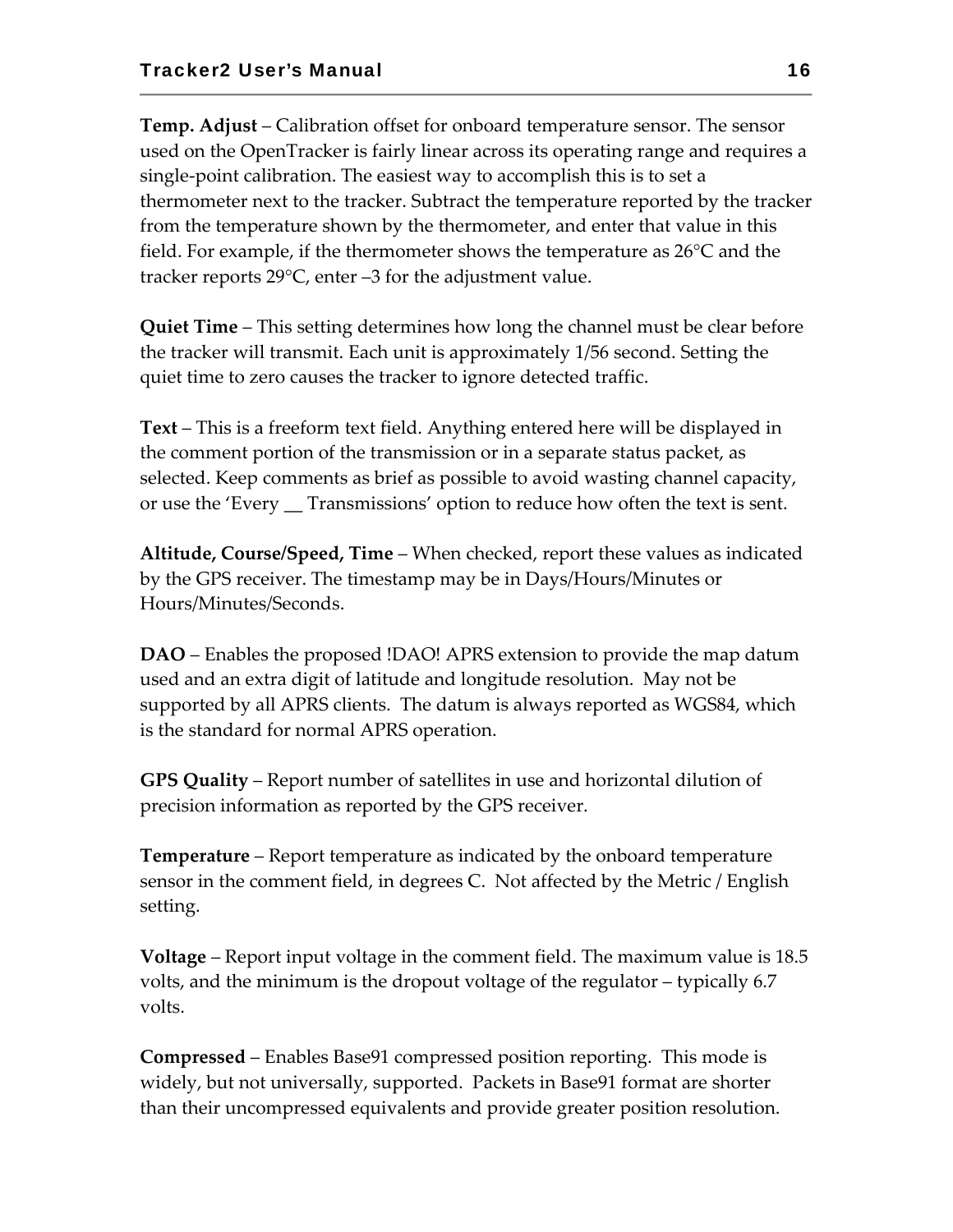**Telemetry every** *n* – Sends a telemetry packet every *n* transmissions. See the telemetry section for more details.

**TX Interval** – How often the tracker should transmit. Allowable values are 0 to 65,535 seconds. This setting will depend on your intended use. One transmission every two minutes is acceptable for most mobile stations. A fixed station (e.g., a solar powered site reporting battery voltage and temperature) might choose an interval in the range of 5 to 30 minutes. If you require transmissions more often than every two minutes or so, consider using the SmartBeaconing™ options detailed below. Special events with many trackers and short transmission intervals should be operated on a separate frequency, not on the shared APRS channel. An interval of zero will disable timed transmissions.

**SmartBeaconing** – Originally developed for the HamHUD by Tony Arnerich, KD7TA, and Steve Bragg, KA9MVA, the SmartBeaconing™ algorithm allows the tracker to operate more efficiently by changing how often it transmits depending on its speed and direction of travel.

When stopped or moving at a speed below the low speed setting, the tracker will transmit at a fixed rate determined by the lower rate setting. Above the specified high‐speed threshold, the higher rate setting is used. Between these two extremes, the interval varies between the low and high rates depending on the speed. A turn angle can also be specified to cause the tracker to transmit when turning. The final setting ensures that the tracker will never transmit more often than the specified interval, regardless of speed and turn rate. This can be useful to avoid transmitting more than once in a long, shallow turn.

| <b>SmartBeaconing Settings</b>                                                                         | $\times$        |
|--------------------------------------------------------------------------------------------------------|-----------------|
| 5<br>60<br>At speeds between<br><b>MPH</b><br>and<br>Use transmit rate from<br>Sec.<br>900<br>90<br>to | <br>\<br>Cancel |
| degrees<br> 28<br>Transmit when turning more than<br>seconds<br>5<br>But not more than once every      |                 |

**Use PTT Input** – When this checkbox is enabled, the tracker can be connected inline with a microphone to operate in burst‐after‐voice (mic encoder) mode. A packet will be transmitted whenever the microphone PTT is released.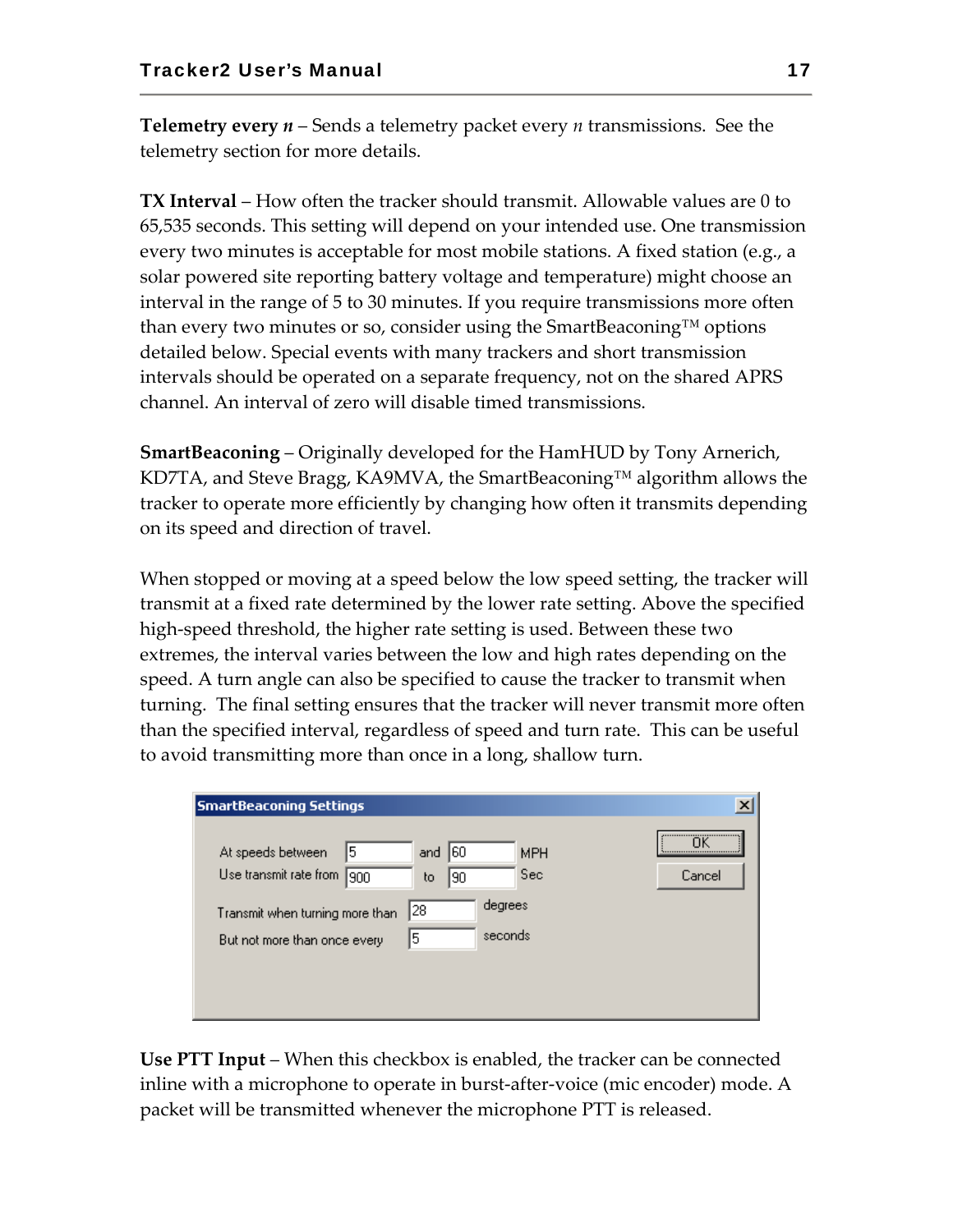**Timeslot** – The timeslot option is typically used to coordinate multiple trackers, especially for special events where many transmitters will be sharing the same channel with a high beacon rate. The number entered selects the timeslot's offset, in seconds, from the start of the hour. The tracker will transmit at this time, and every transmit interval after that. The timeslot value should be smaller than the transmit interval.

As an example, two trackers could be configured with an interval of 10 seconds, with one tracker set to slot 0 and the other to slot 5. The first tracker would transmit at 12:00:00, 12:00:10, 12:00:20, and so on, while the second would transmit at 12:00:05, 12:00:15, and 12:00:20.

**Position** – The tracker can operate in GPS or fixed position mode. When entering a fixed position, enter degrees in the first box and decimal minutes in the next box. Click on the buttons next to the coordinates to select North/South and East/West.

**Don't require GPS fix** – Normally, while in GPS mode, the tracker will not transmit without a valid fix. When this option is selected, the tracker will continue to transmit its last known position if GPS lock is lost for more than 30 seconds. This condition is indicated by the text 'NOFIX' in the status message. If the tracker has received no valid fix since startup, no position will be reported. Status text and telemetry packets will be unaffected. This option is particularly useful for applications like high altitude balloons that may lose GPS lock after landing, but still need to transmit to be found.

**Save** – When enabled, the tracker will save its last‐known GPS position as a permanent fixed position if the GPS fix is lost. This may be used in the case of a temporary digipeater or weather station where a GPS receiver is installed only during setup and is removed to conserve power. The system must remain powered on for 30 seconds after GPS fix loss before the position is saved.

**Waypoint Output** – Enabling the waypoint output option causes the tracker to parse received APRS positions and output them over the serial port at 4800 baud. Waypoints are provided in both NMEA 0183 format (\$GPWPL sentence) and Magellan format (\$PMGNWPL sentence).

**Length Limit** – Some GPS receivers are not capable of display the full 9 characters required for APRS call signs and object names. Setting this option to a smaller number causes the tracker to intelligently truncate the name of the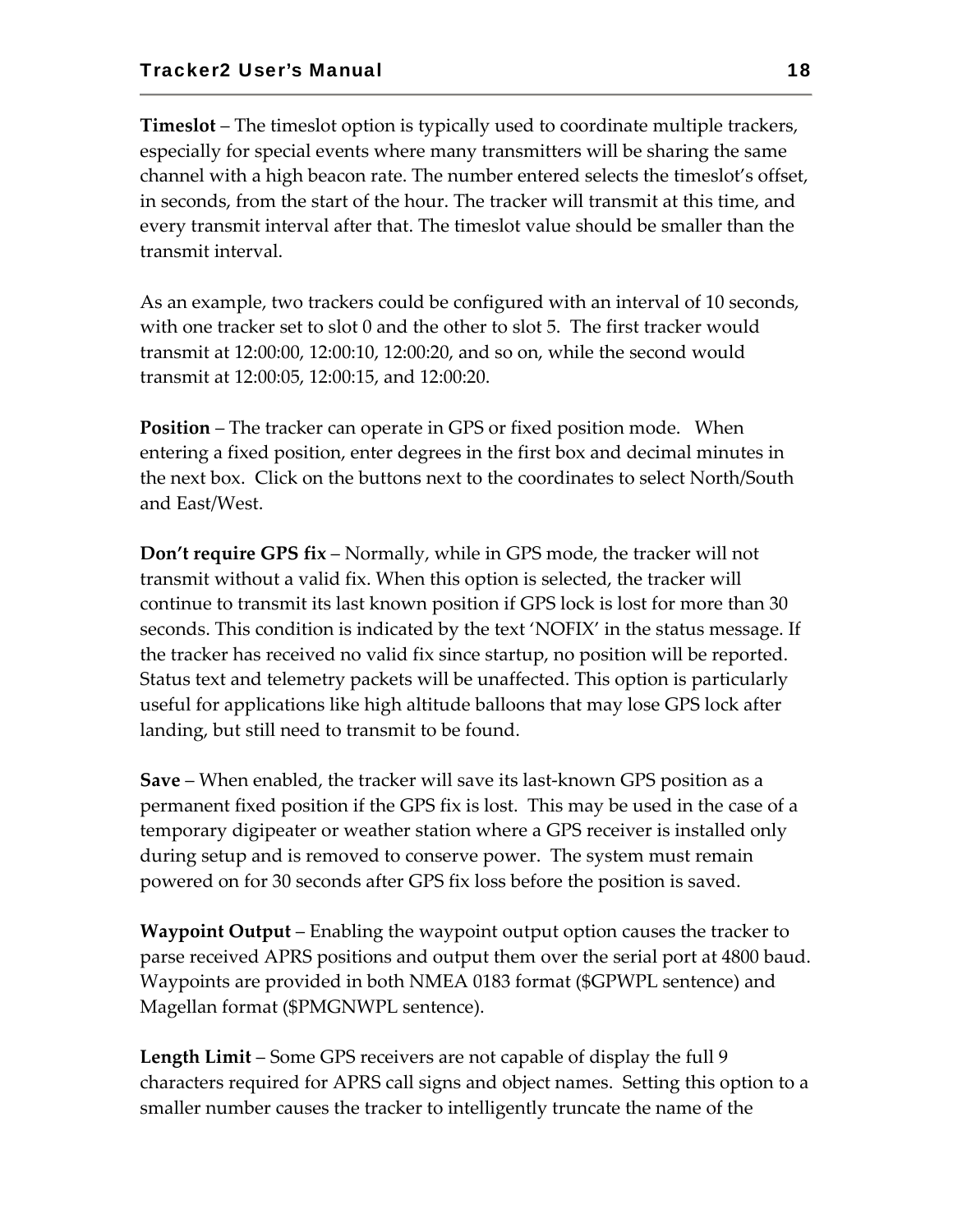waypoint. Spaces and dashes are eliminated first, and if further truncation is required, characters are dropped from the left first. This prevents stations with different SSIDs from conflicting – for example, with a limit of 6 characters, KB6YUO‐12 and KB6YUO‐6 would be truncated as 6YUO12 and B6YUO6 respectively.

**Use Custom Symbols** ‐ Enables the use of custom symbols if they have been uploaded to a compatible Garmin GPS receiver (using the Garmin xImage utility).

**Range Limit** ‐ When enabled, waypoints will only be created for stations and objects within the specified range.

**Enable Counter** – This checkbox enables the digital counter function. When this function is enabled, the tracker will no longer transmit immediately when X1 pin 4 is shorted to ground. Instead, it will increment a counter and include the current count in the status text, e.g., 'CNT00001'. The maximum count is 65535, after which the counter rolls over to zero. This option can not be used concurrently with profile switching with the 'jumper' option.

**Reset on Transmit** – Setting this checkbox causes the counter to reset with every transmission. Hence, the count reported is the number of events since the last transmission.

**Debounce** – This is a delay applied to the counter input. After a counter event is registered, all subsequent events are ignored until the specified time has elapsed. Without a suitable debounce setting, a typical pushbutton could register several events for one press.

**Power Control** – When selected, the tracker will activate its internal solid state relay before each transmission. The tracker will pause for the specified number of seconds to give the transmitter time to power up. The power control feature is especially useful for solar‐powered weather or telemetry stations.

**TX Audio Level** – This slider sets the audio output level. This level can be set interactively from the Tuning/Diagnostics screen. If you find that the required level is less than one quarter of the full scale, make sure you have the 'HI' jumper removed. Running with the audio level set in software to a very low level can increase DAC quantization noise.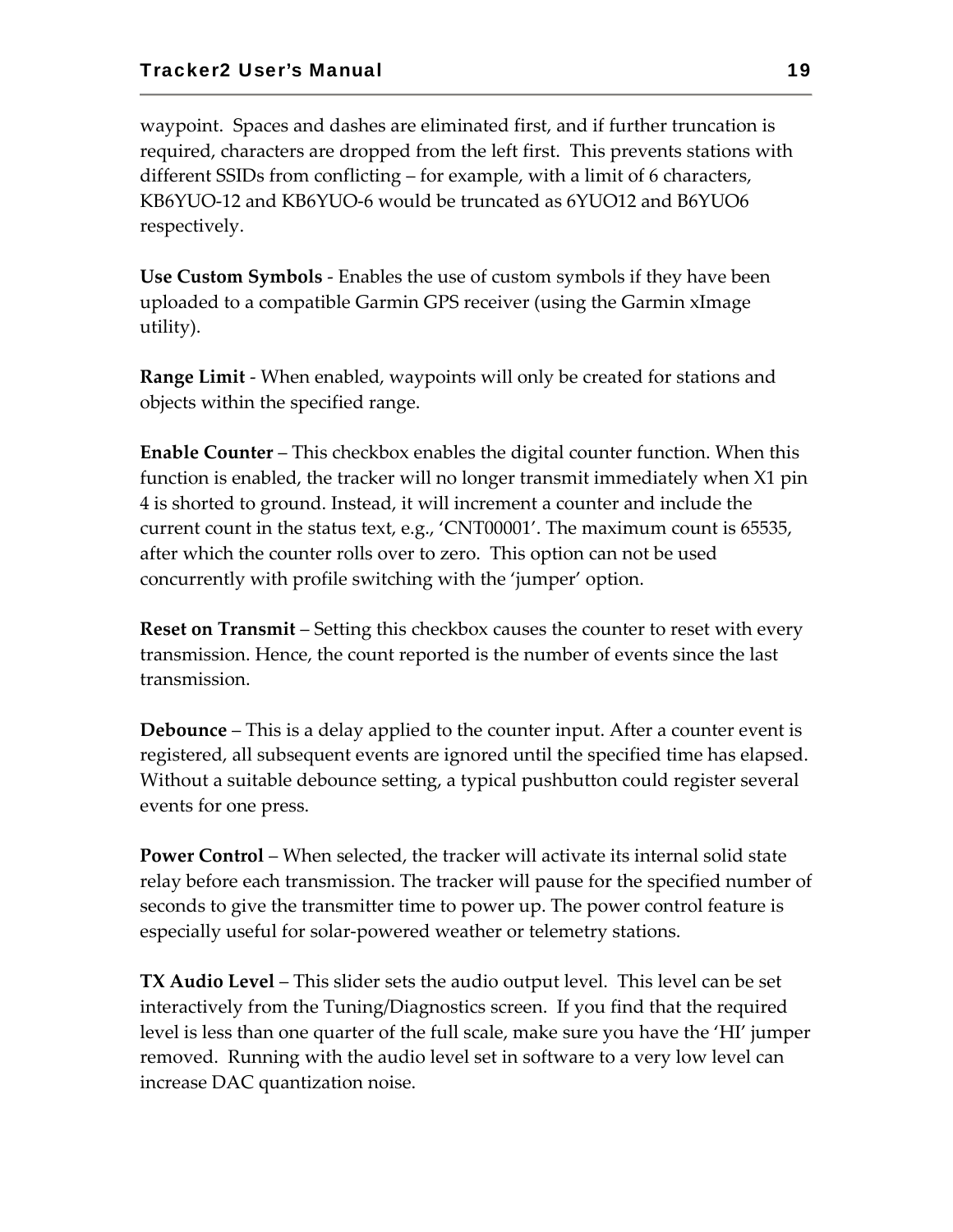**TX Delay** – All radios require a certain amount of time to stabilize on their transmitting frequency, and receivers also require time to lock on. This value specifies the number of milliseconds the tracker should wait after the start of the transmission before it begins sending data. Allowable values are 0 to 1023 milliseconds. Setting this value too high will keep the channel busy longer than necessary. Setting it too low will prevent packets from being transmitted properly. Finding the optimum value for your radio may require some experimentation.

**Don't transmit if supply <** *n* – To avoid over‐discharging batteries, enable this option and enter the minimum voltage at which the tracker should operate the transmitter.

**Invert Carrier Detect** – Usually used with mobile radios, this checkbox indicates that the channel is busy when the carrier detect input is low.

**Software DCD** – This option selects the data carrier detect (DCD) mode used. When unchecked, the tracker considers the channel to be busy in the presence of any noise, including voice or static. When checked, the channel is considered busy only when a valid 1200 baud signal is present.

**No Suppress PTT Out on PTT In** – This option allows the tracker to be used in burst‐after‐voice mode without breaking any lines between the microphone and radio. PTT is not asserted by the tracker until the microphone PTT is released.

**External Squelch** – Enables the use of an external squelch or COR input.

**Copy from Profile** *n* – This button copies the contents of one profile to the other.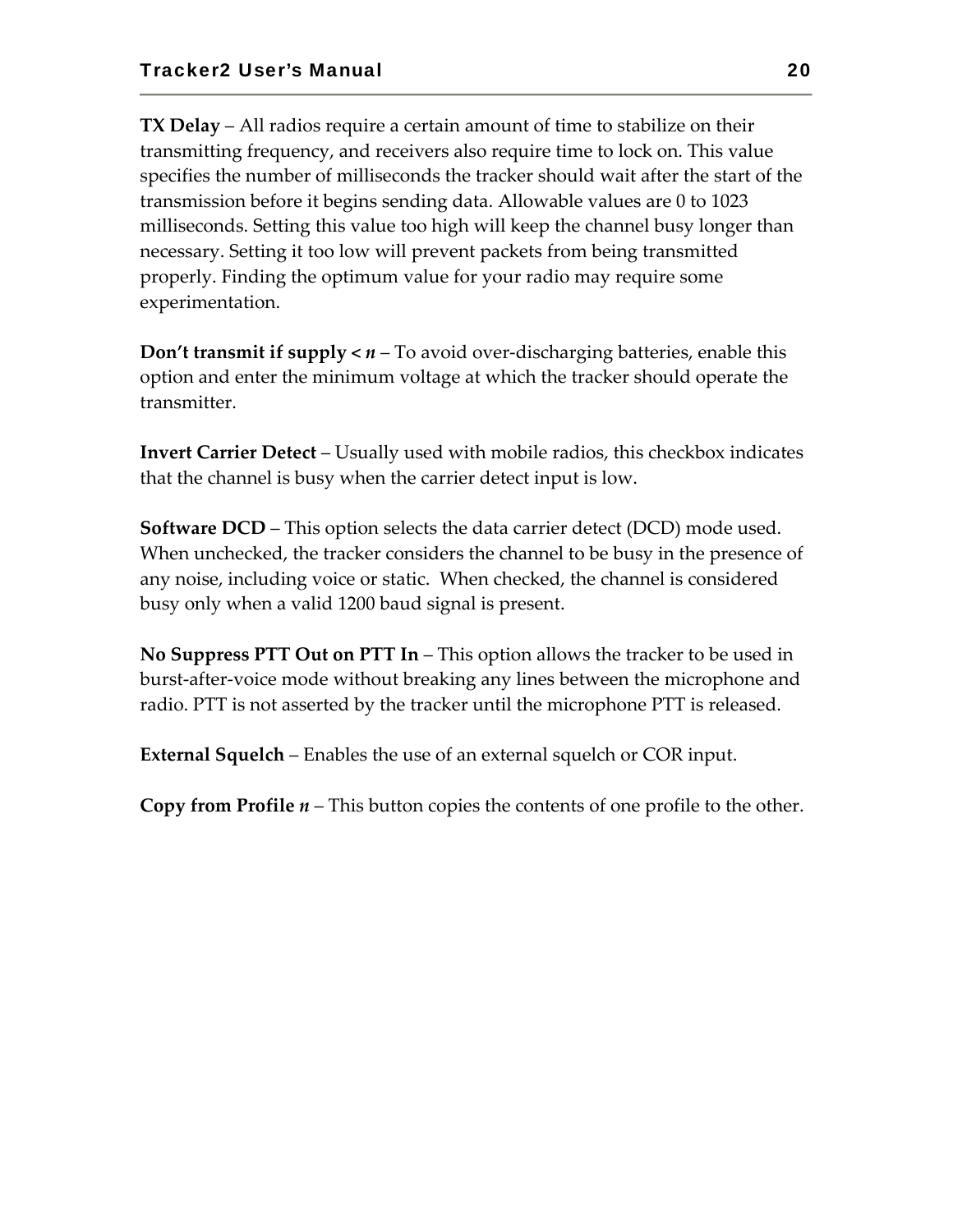## **13.9. Tuning and Diagnostics**

Access the tuning and diagnostics screen with the 'Tuning/Diagnostics' button.

| <b>Tuning and Diagnostics</b>                                                                                |  |
|--------------------------------------------------------------------------------------------------------------|--|
| Test Outputs:<br>Green LED<br>RedLED<br><b>PTT</b><br>Power                                                  |  |
| <b>Test Tones</b><br>Sensors:<br>9.41v<br>● 1200 ● 300 Baud<br>Voltage<br>59 F<br>High<br>Low<br>Temperature |  |
| п<br>.<br>$\blacksquare$<br>min<br>max<br>Transmit Audio Level<br><br>                                       |  |

From this screen, you can exercise the Tracker2 hardware and set the audio level. The top row of buttons controls the red and green elements of the ACT LED, the PTT output, and the power relay, and the second row allows AFSK tones to be sent, either with or without PTT on. When both tone buttons are on, the tracker sends alternating mark/space tones at the specified baud rate. The 'Sensors' pane shows the raw readings from the on‐board sensors. The temperature reading is shown without the calibration constant applied.

#### **13.10. Access List**

| <b>Access List</b>                                                     |        |        |     |
|------------------------------------------------------------------------|--------|--------|-----|
| Enter callsigns (without SSIDs) to be permitted remote command access: |        |        |     |
|                                                                        |        |        |     |
|                                                                        | N1VG   | KI6FAL |     |
|                                                                        | KB6VAA |        |     |
|                                                                        |        |        |     |
|                                                                        |        |        |     |
|                                                                        |        | Cancel | 0K. |
|                                                                        |        |        |     |

This screen allows editing of the tracker's remote access control list.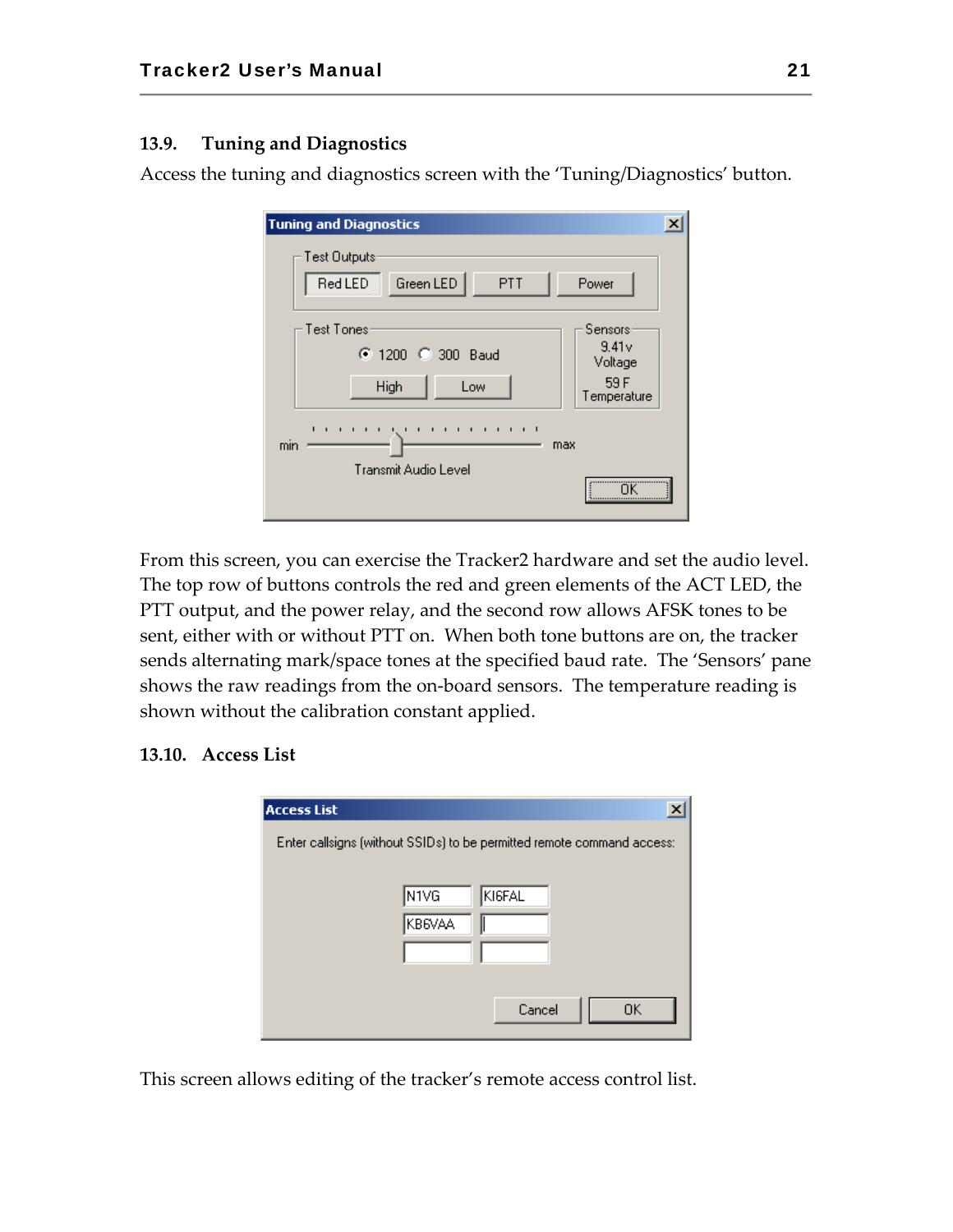## **13.11. Profile Switching**

To access the profile switching setup, click on the 'Profile Switching' button from the main configuration screen.

| <b>Profile Switching Setup</b>                         | $\vert x \vert$                                          |
|--------------------------------------------------------|----------------------------------------------------------|
|                                                        |                                                          |
| Profile 1                                              | Profile 2                                                |
|                                                        |                                                          |
| Switch to Profile 2 When:                              | Switch to Profile 1 When:                                |
| C Any C All of these conditions are met                | C Any C All of these conditions are met                  |
| 51189<br>Altitude<br>Feet                              | 51189<br>Feet<br>$\Box$ Altitude                         |
| 10<br>$\Box$ Speed<br>$\rightarrow$<br><b>MPH</b>      | O.<br>$\rightarrow$<br>$\Box$ Speed<br><b>MPH</b>        |
| $-459$<br>۰F<br>$\rightarrow$<br>Temperature           | $-459$<br>۴F<br>$\Box$ Temperature<br>→                  |
| 0.00<br>Voltage<br>$\rightarrow$<br>Volts              | 0.00<br>□ Voltage<br>Volts<br>$\rightarrow$              |
| 10<br>ADC Input<br>$\sum_{i=1}^{n}$<br>U               | $\Box$ ADC Input<br>lo.<br>⋗                             |
| $\nabla$ Jumper<br>$G$ On<br>$C$ Off                   | $\overline{\triangledown}$ Jumper<br>$C_0$ On<br>$G$ Off |
| $\Box$ GPS Fix<br>$\bigcirc$ Valid<br><b>C</b> Invalid | C Invalid<br>$\Box$ GPS Fix<br>$\bigcirc$ Valid          |
|                                                        |                                                          |
| $\Box$ Transmit when switching to this profile         | Transmit when switching to this profile                  |
|                                                        |                                                          |
|                                                        | $\overline{\overline{\text{OK}}}$<br>                    |
|                                                        |                                                          |

The conditions to test are selected using the checkboxes to the left of each condition. The comparison can be either '>' (greater than) or '<=' (less than or equal to). Clicking on the button showing the comparison operator toggles it between these two settings.

The *Altitude* and *Speed* values are compared with those indicated by the GPS. Onboard sensors provide readings for comparison with the *Temperature* and *Voltage* fields. *ADC Input* refers to the extra unused analog‐to‐digital converter input on X1 pin 9. The possible values are 0 to 255, corresponding to a range of 0 to 5 volts. The 'jumper' setting refers to the state of the CFG input on the accessory port. The input is 'Off' when the CFG pin is pulled to ground, as through a toggle or pushbutton switch. The *GPS Fix* is considered invalid if it has been more than 20 seconds since the last valid position was received from the GPS unit.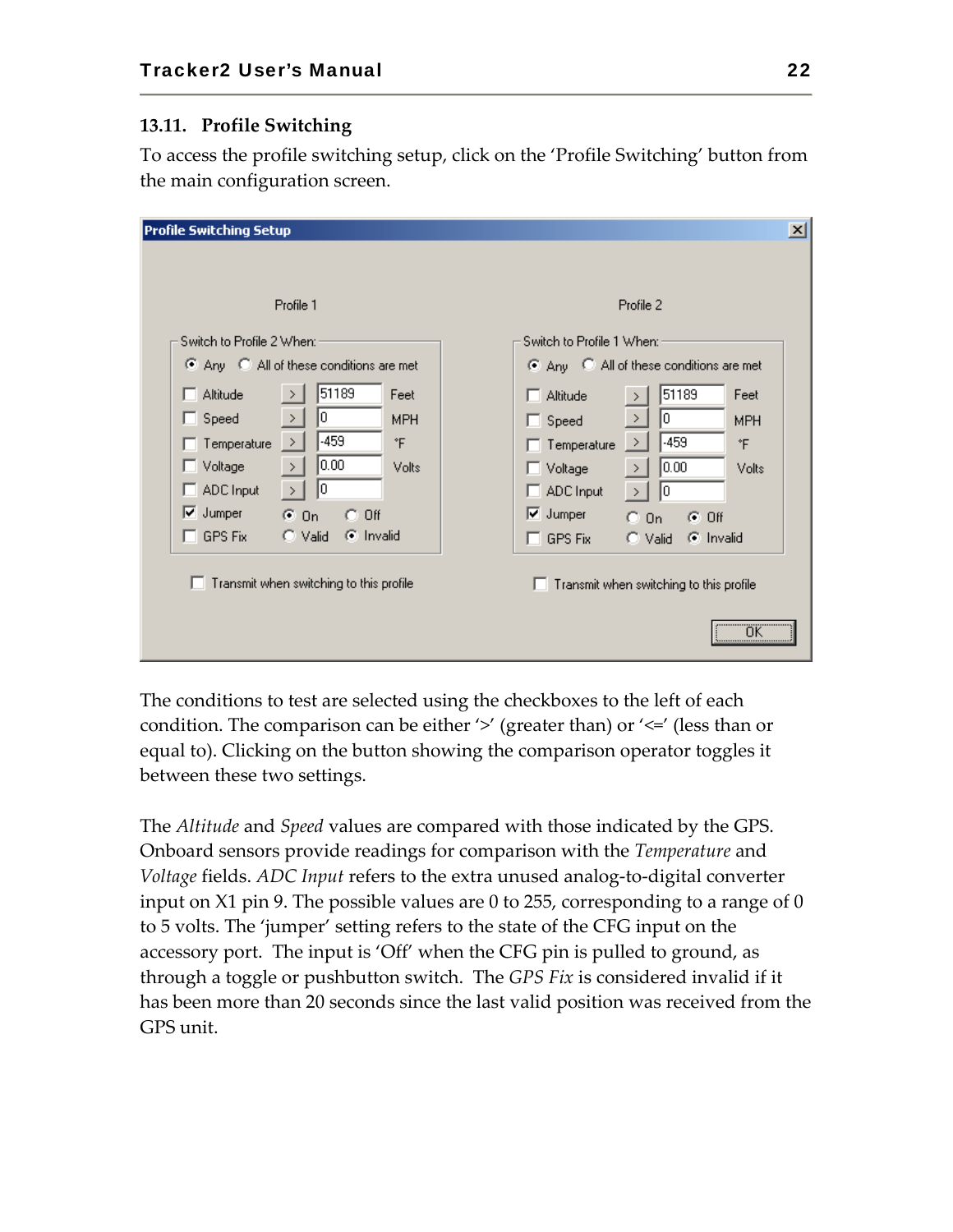The selected tests are run once every second. If the conditions are met, the new profile is loaded. If *Transmit when switching to this profile* is checked in the new profile, a packet is transmitted immediately.

If the conditions in both profile panes are met, the tracker will switch between the two profiles each second and may cause undesired operation.

## **13.12. Digipeater Settings**

**Digipeater Settings**  $\vert x \vert$ Enabled Alias Preempt  $ID$ Hops RELAY  $\overline{\mathbf{v}}$ п п wide 3 п ⊽ п Dupe check 30 sec **TEMP** 5  $\Box$  $\overline{\mathbf{v}}$  $\overline{\mathbf{v}}$ Digipeat on my call  $\overline{\mathbf{V}}$  $\Box$  $\overline{\mathbf{v}}$  $\Box$  $\Box$  $\Box$  $\Box$ п п п П п. п П.  $\Box$ п Cancel ÖK

Access the Digipeater Settings screen using the 'Digi Config' button.

The 'Digipeat on my call' option causes the tracker to repeat packets with the tracker's own callsign in the packet's digipeater list. This allows any Tracker2 with the default configuration to be used as a relay if explicitly selected by the sending station.

The entries in the alias list specify other digipeater address that the unit should respond to. Only those with the 'Enabled' checkbox checked will be used. The 'Enabled' option is set in each profile. All other alias settings are global and affect both profiles.

'Hops' specifies the maximum number of hops to allow for this alias. This option limits excessive paths.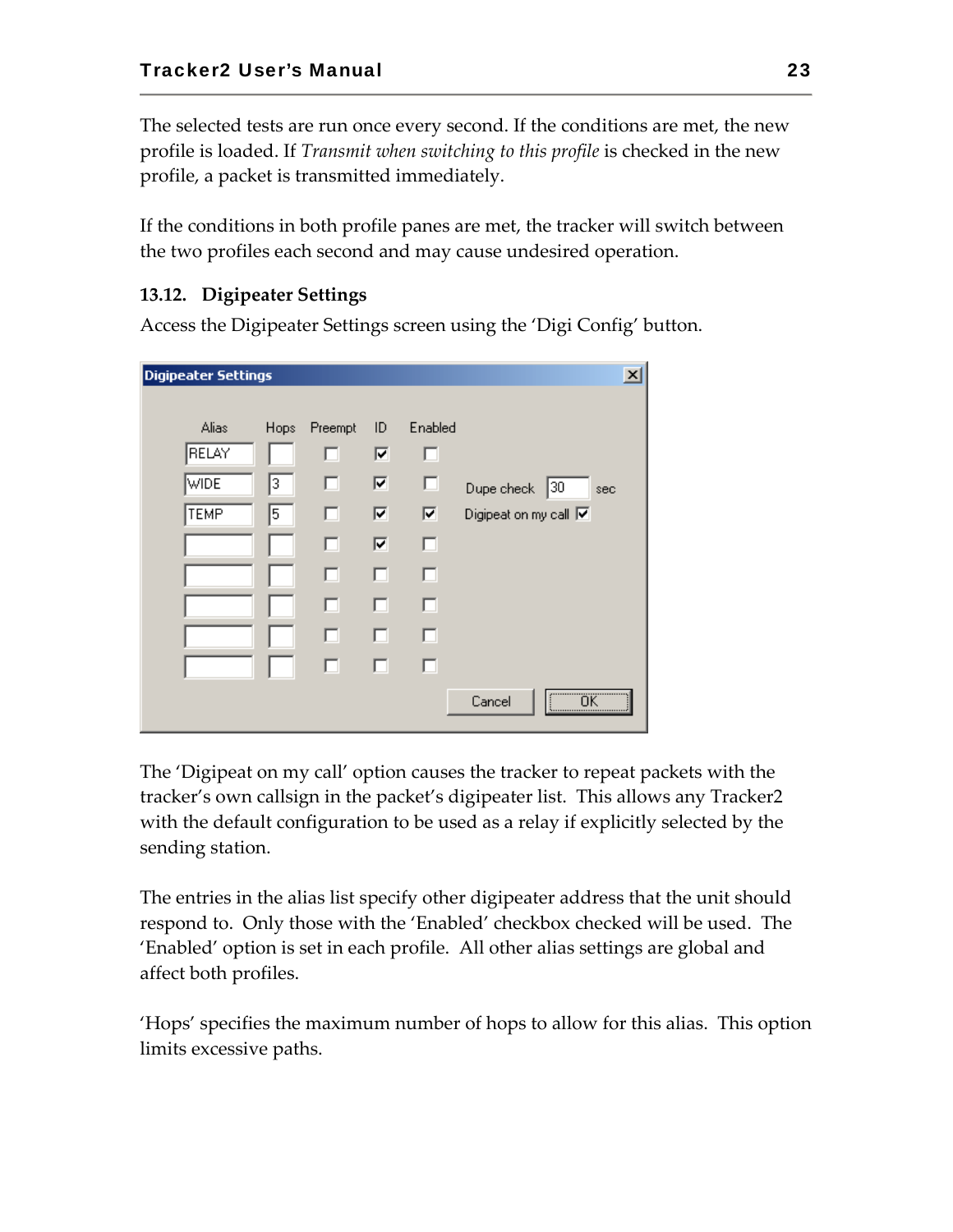Normally the unit will repeat a packet only if it finds a match in its alias list for the next unused address entry in the packet's digipeater list. The 'Preempt' option tells the tracker to honor the alias if it appears anywhere in the digipeater list.

'ID' causes insertion of the tracker's callsign in the packet's digipeater list, allowing the actual path of a packet to be traced.

Each packet is checked against a duplicate list to avoid multiple transmissions of the same packet. The 'Dupe check' time setting determines how long entries are kept in this list.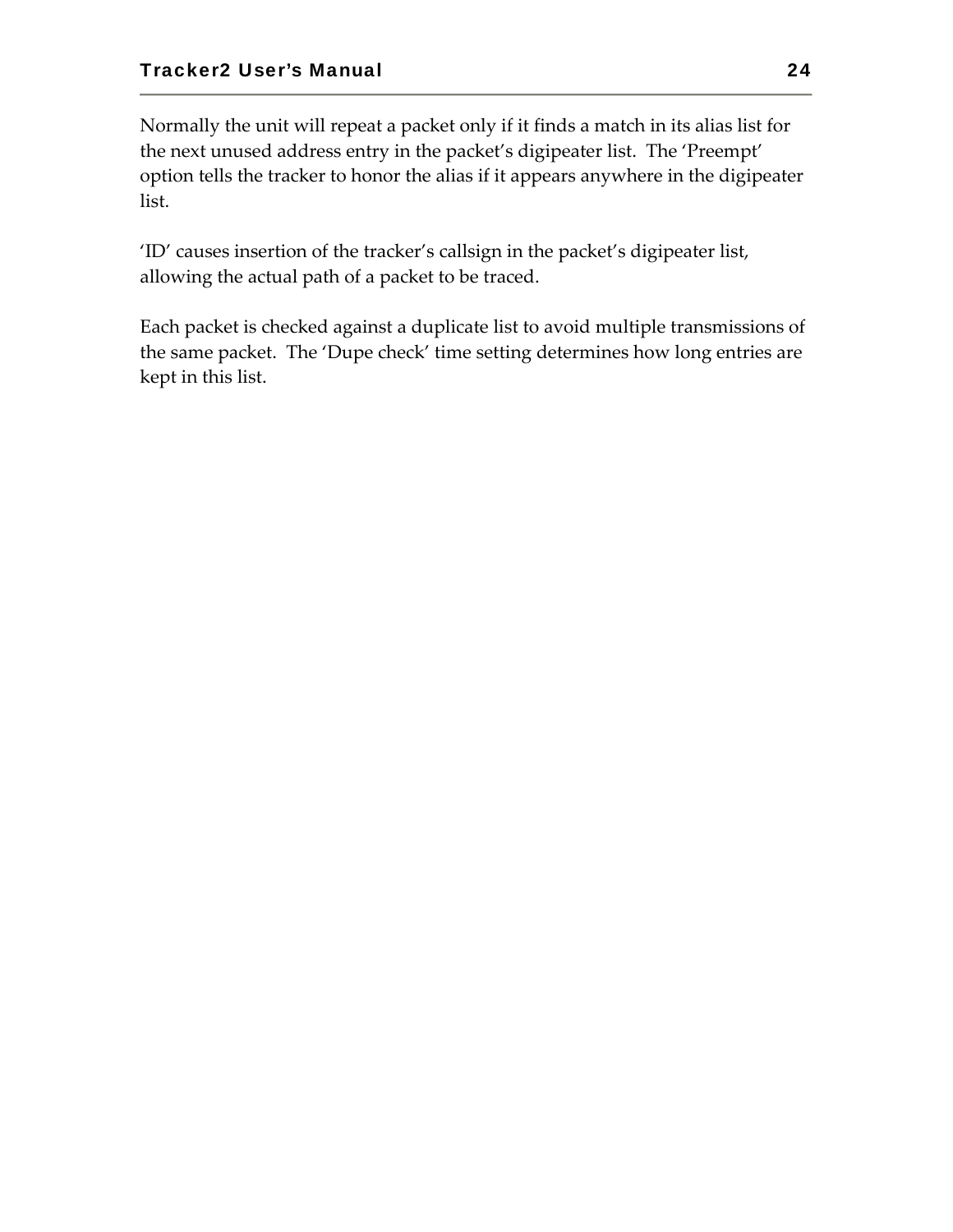## 14. Command Reference

Most commands can be issued through the serial console, APRS message, or fleet management message. Some commands make sense only when used from the local console and are not available for remote access.

The Tracker2 will accept command abbreviations. A minimum of three characters must be entered. For example, CALIBRATE can be entered as CAL. AUTOBAUD can be entered as AUTOB, the additional characters being required to distinguish it from AUTOSAVE.

#### **1WIREWX**

Enables 1‐Wire Weather Station mode. The TAI8515 weather station should be connected to the front‐panel modular jack.

**ABAUD** 1200 | 2400 | 4800 | 9600 | 19200 | 38400 | 57600 | 115200 Sets baud rate for the primary serial port. Default is 4800 baud.

#### **ALIAS**  $\leq n$ >  $\leq$ callsign>

Sets digipeater alias for slot  $\langle n \rangle$ , where n is between 1 and 8. This will typically be a generic alias like 'WIDE'. No SSID is allowed in this field.

#### **ALTITUDE** on|off

Report altitude in position packet.

#### **ALTPATH** on|off

Causes the tracker to alternate between the digipeater path entries in either profile with each transmission.

#### **AMODE** AUTO | GARMIN | KISS | WS2300

Sets mode for primary serial port. See 'Port Modes' above for more information.

#### **AUTHLIST** +/‐<callsign>

Displays or changes the list of callsigns authorized for remote access. +callsign adds a callsign to the list, ‐callsign removes a callsign from the list, and 'none' erases the entire list. Up to six callsigns can be stored.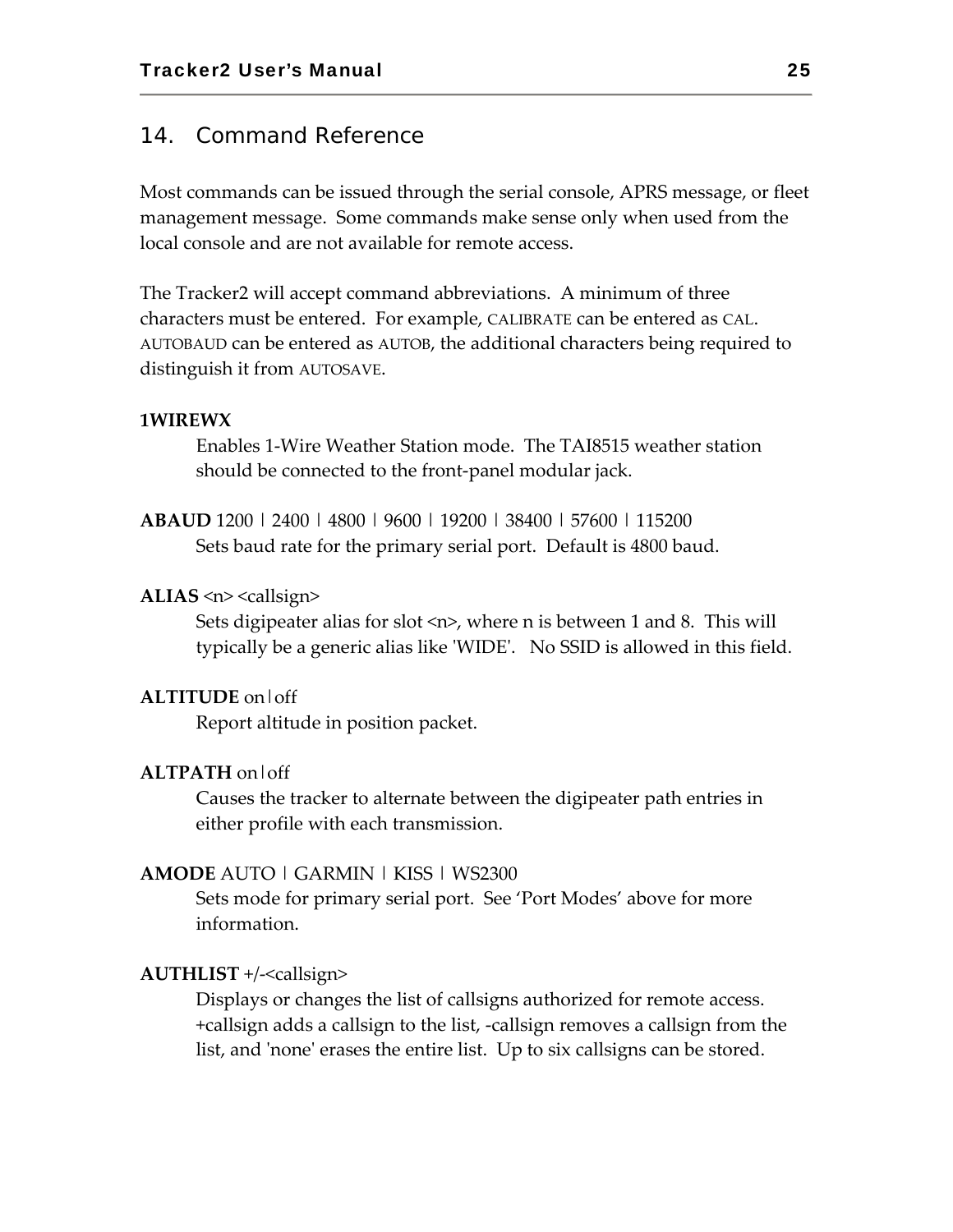#### **AUTOBAUD** on|off

Enables automatic baud rate detection. When a baud rate mismatch is detected, the unit will attempt to automatically select the proper baud rate.

#### **AUTOSAVE** on|off

When enabled, the tracker will save its last-known GPS position as a permanent fixed position if the GPS fix is lost. This may be used in the case of a temporary digipeater or weather station where a GPS receiver is installed only during setup and is removed to conserve power. The system must remain powered on for 30 seconds after GPS fix loss before the position is saved.

**BBAUD** 1200 | 2400 | 4800 | 9600 | 19200 | 38400 | 57600 | 115200 Sets baud rate for the secondary serial port. Default is 4800 baud.

#### **BEACON** [text] (local only)

If no beacon text is specified, a position beacon (and weather beacon, if applicable) will be queued for immediate transmission. If a text string is entered, that text will be transmitted as an AX.25 text packet.

#### **BMODE** AUTO | GARMIN | KISS | WS2300 | FLOW

Sets mode for secondary serial port. See 'Port Modes' above.

**CALIBRATE** LOW | HIGH | ALT | PACKET (local only) Calibration functions to set demodulator tuning and transmitter deviation. 'Low' transmits a 1200 hz tone, 'high' transmits a 2200 hz tone, ʹaltʹ transmits alternating 1200 and 2200 hz tones, ʹpacketʹ sends a test packet repeatedly, and 'tune' displays a tuning indicator for adjustment of the demodulator. Use the ʹ[ʹ and ʹ]ʹ keys for coarse adjustment of the transmit audio level, and '-' and '+' for fine adjustment. Press any other key to exit calibration mode.

#### **CDINVERT** on|off

Inverts carrier detect input polarity.

#### **CLIMB** on|off

Enables rate‐of‐climb indication. Climb rate is reported in feet per minute, positive or negative, immediately following the altitude. Available only in Garmin binary mode.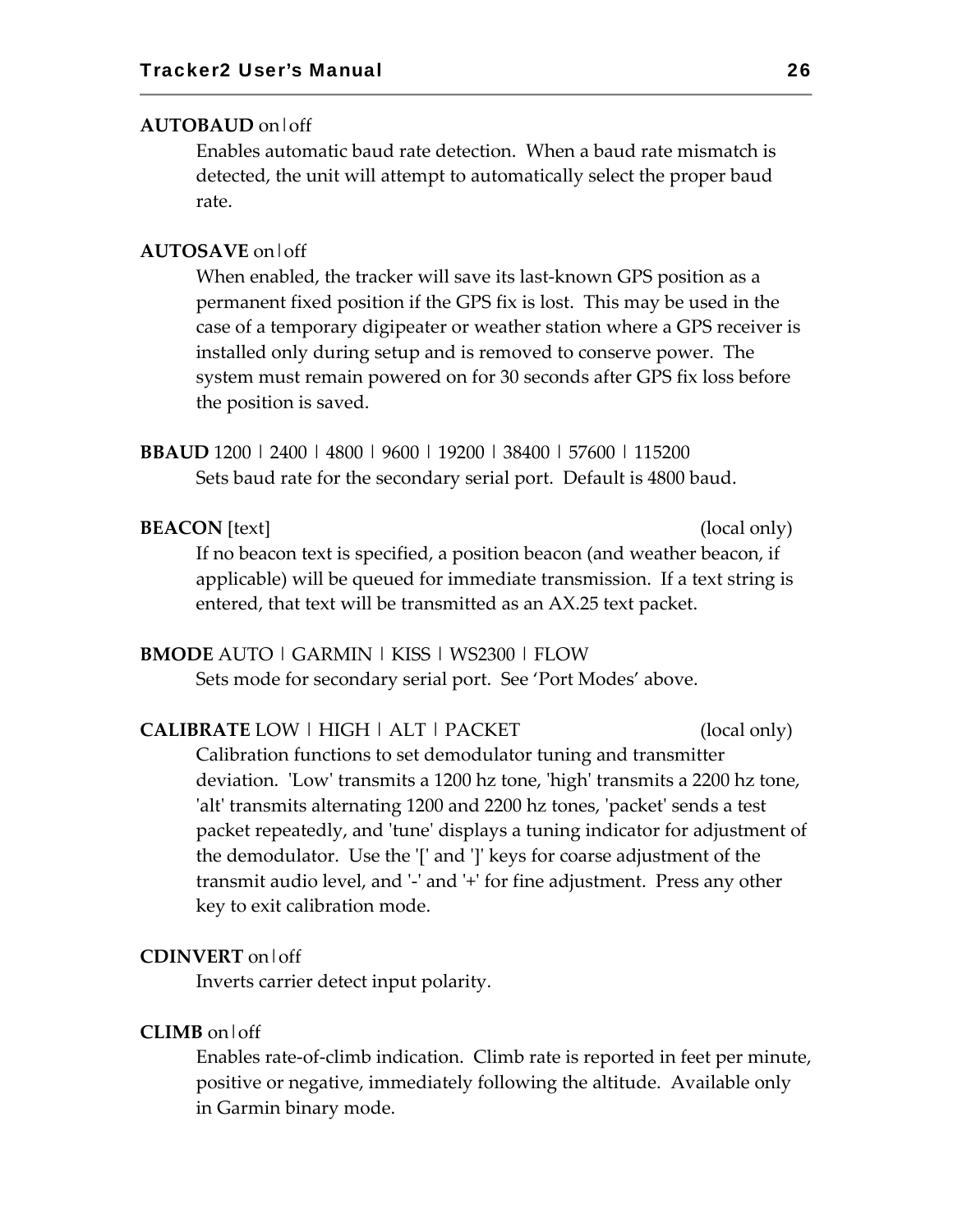#### **CNTRESET** on|off

Causes counter to reset with each transmission. See accessory port information.

#### **COMMENT** <string>

Sets beacon text / comment string, up to 64 characters.

#### **COMPRESS** on|off

Enables Base91 compressed format for position transmissions.

#### **CONFIG** 1|2 (local only)

Selects configuration profile to modify.

#### **CONVERSE** (local only)

In converse mode, text entered at the console is transmitted when the ENTER key is pressed. Hit CTRL‐C to exit. The command 'K' may also be used to enter CONVERSE mode.

#### **COUNTER** on|off

Transmits counter value in status text.

#### **CUSTSYM** on|off

Enables the use of custom symbols if they have been uploaded to a compatible Garmin GPS receiver (using the Garmin xImage utility).

#### **CWBEACON** <text> (local only)

Sends <text> as a Morse code beacon.

### **DAO** on|off

Enables transmission of the !DAO! extended‐precision construct. This provides an extra digit of precision over the standard APRS position format, but results in a longer packet and may not be supported by all APRS clients.

**DEVLIST** (local only)

Lists addresses of all connected 1‐wire devices.

#### **DIGI** on|off

When enabled, the tracker will digipeat packets having its own callsign (MYCALL) in the next digipeater address field.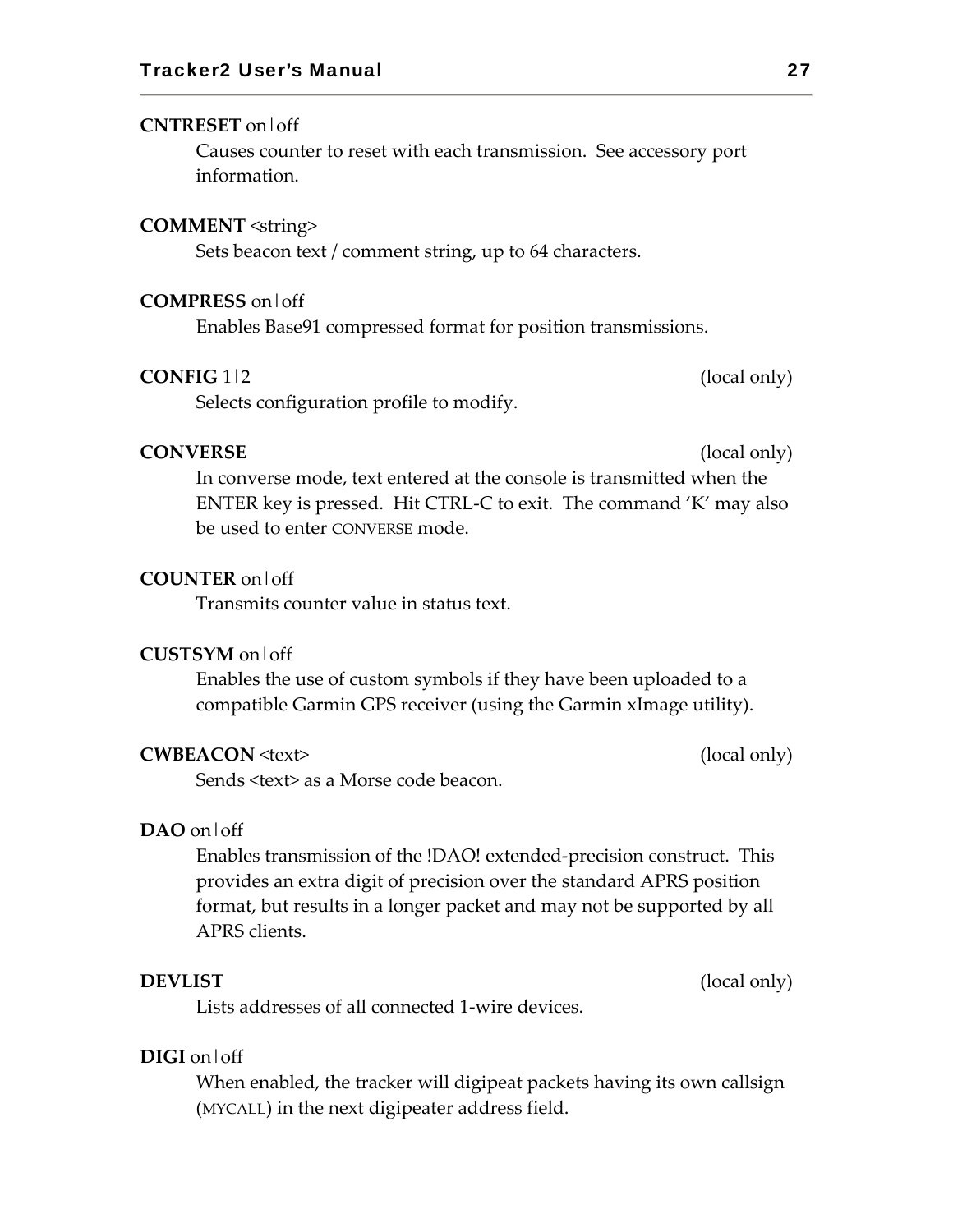#### $\text{DIGIID} \leq n$  on off

Enables callsign substitution for digipeater alias  $\langle n \rangle$  (1 to 8). This should normally be enabled.

#### **DISPLAY** (local only)

Lists all configuration parameters.

**DUMP** (local only)

Displays the tracker's memory contents for troubleshooting purposes. By default only RAM contents are displayed. DUMP CONFIG displays configuration memory contents, and DUMP ALL displays everything.

#### **DUPETIME** <0‐255> (seconds)

Sets digipeating duplicate suppression period.

#### **EXTSQL** on | off

Enables external squelch input.

#### **EXTTEMP** on | off

Enables temperature reporting from an external DS18S20 temperature sensor connected to the 1-wire data bus..

#### **FAHRENHT** on|off

Reports temperatures in Fahrenheit when temperature output in the status text is enabled.

#### **FILTER** on | off

When FILTER is ON, the MONITOR command will only output printable characters.

#### **GPSDATA** on|off

Reports GPS quality data in status text: Horizontal dilution of precision and number of satellites for NMEA mode, or estimated position error for Garmin mode.

#### **HALFSLOT** on|off

When timeslotting is enabled, HALFSLOT adds <sup>1</sup>/<sub>2</sub> second to the slot time.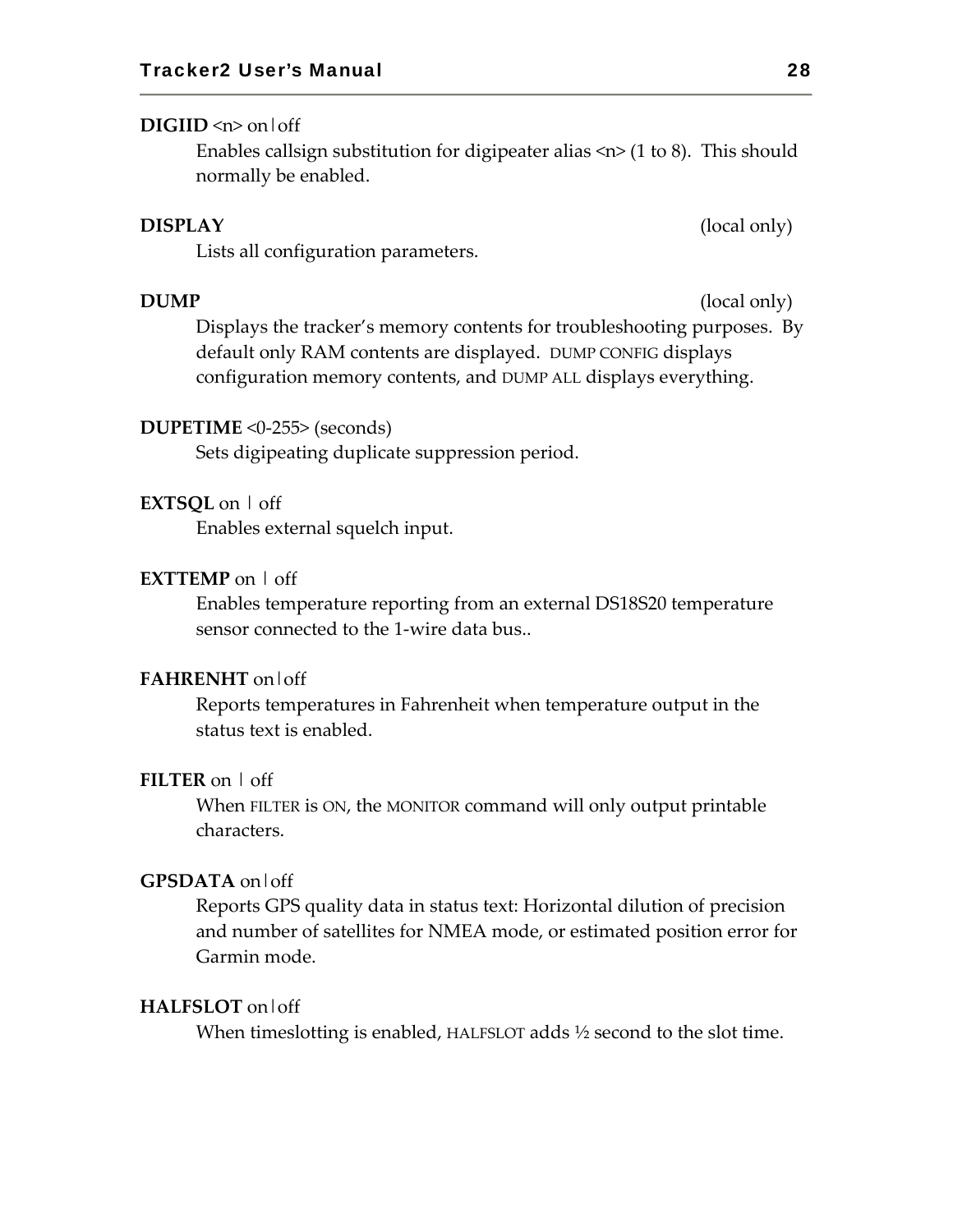#### **HBAUD** 1200|300

Selects transmission baud rate. Note that the reception baud rate is fixed at 1200 baud.

#### **HEADERLN** on|off

Breaks MONITOR packets into two lines, with header and payload separated.

#### **HOPLIMIT** <n> <hops>

For digipeater alias  $\langle n \rangle$  (1-8), sets the maximum number of digipeater hops allowed. This can be used to limit excessively long paths that may cause network degradation.

#### **INFO**

Displays general system and diagnostic data, including number of packets heard, packets digipeated, and frame check sequence errors detected.

#### **INTERVAL** <0‐65535> (seconds)

Sets the interval between automatic transmissions.

#### **LOADFIRMW** (local only)

Loads firmware image using XMODEM protocol. The firmware file is provided in a binary (.bin) format. The tracker will reset when the firmware load is complete.

#### **LVINHIBIT** <0‐255> (\* 0.0784 volts)

Sets the low‐voltage inhibit threshold. When the supply voltage drops below this level, the unit will cease transmitting. Each unit is 0.0784 volts, so a setting of 100 equals 7.84 volts.

#### **MAXRANGE** <0‐255> (miles)

When set to a non-zero value, waypoints will only be created for stations and objects within the specified range.

#### **MONITOR** on|off

Displays incoming packets on the console as they are received.

#### **MYCALL** <xxxxxx‐nn>

Sets the unitʹs callsign and optional SSID.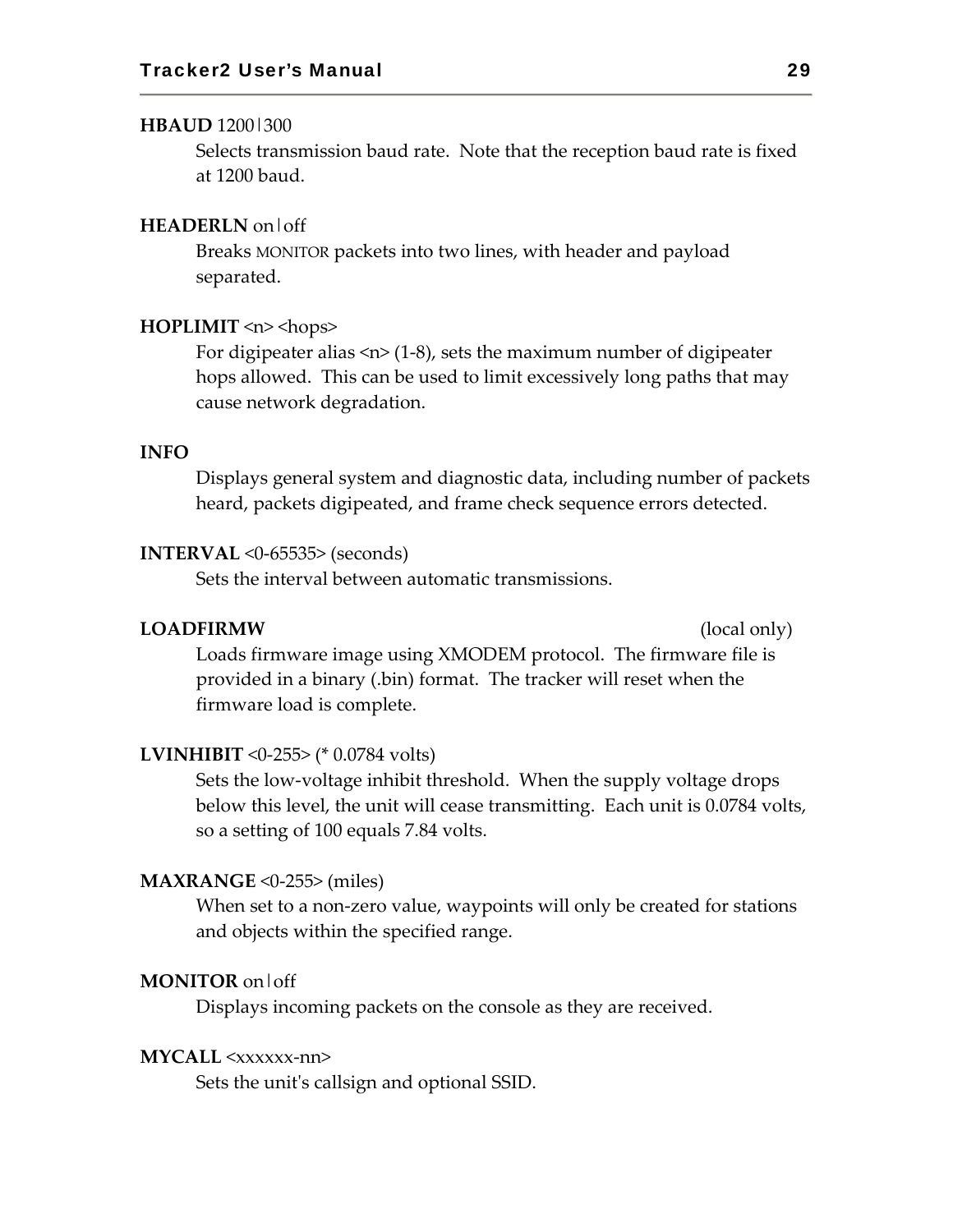#### **NICE** <n>

When the tracker hears one of its own packets digipeated, it will skip the following <n> transmissions. This allows a faster beacon rate to be used in areas with poor coverage, without increasing the load on the network in areas with better coverage.

#### **OUTPUT1** on|off

Not currently implemented.

## **PASSALL** on|off

Normally the Tracker2 ignores all received packets that fail a frame check sequence test. PASSALL disables the FCS test. This option should only be used for troubleshooting as it will result in output of corrupted packets.

#### **PASSLIST** [n] (local only)

Generates a list of the next *n* one‐time passwords to be used, based on the pass phrase entered with the SECRET command. Default is 144.

#### **PATCH** <hex string>

The patch command allows direct modification of the contents of the Tracker2's flash memory. This command should only be used as directed by the manufacturer. Improper use of this command may render the Tracker2 inoperable.

#### $\textbf{PATH} \leq \text{call1, call2}, \ldots$

Comma‐separated digipeater path list, containing up to three digipeater addresses.

### **POSITION** <hhmm.mmx hhhmm.mmx> | GPS

Sets fixed position or enable GPS. Position must be entered in degrees and decimal minutes, including leading zeros. Setting position to ʹGPSʹ reverts to GPS tracking mode.

Example: POSITION 4851.49N 00217.66E

#### **POWER** on|off|<0‐255> (seconds)

ON or OFF will manually set the state of the power output. Specifying a value in seconds will enable automatic power control mode, where the power output is turned on for the specified number of seconds prior to transmission, and turned off immediately after transmission.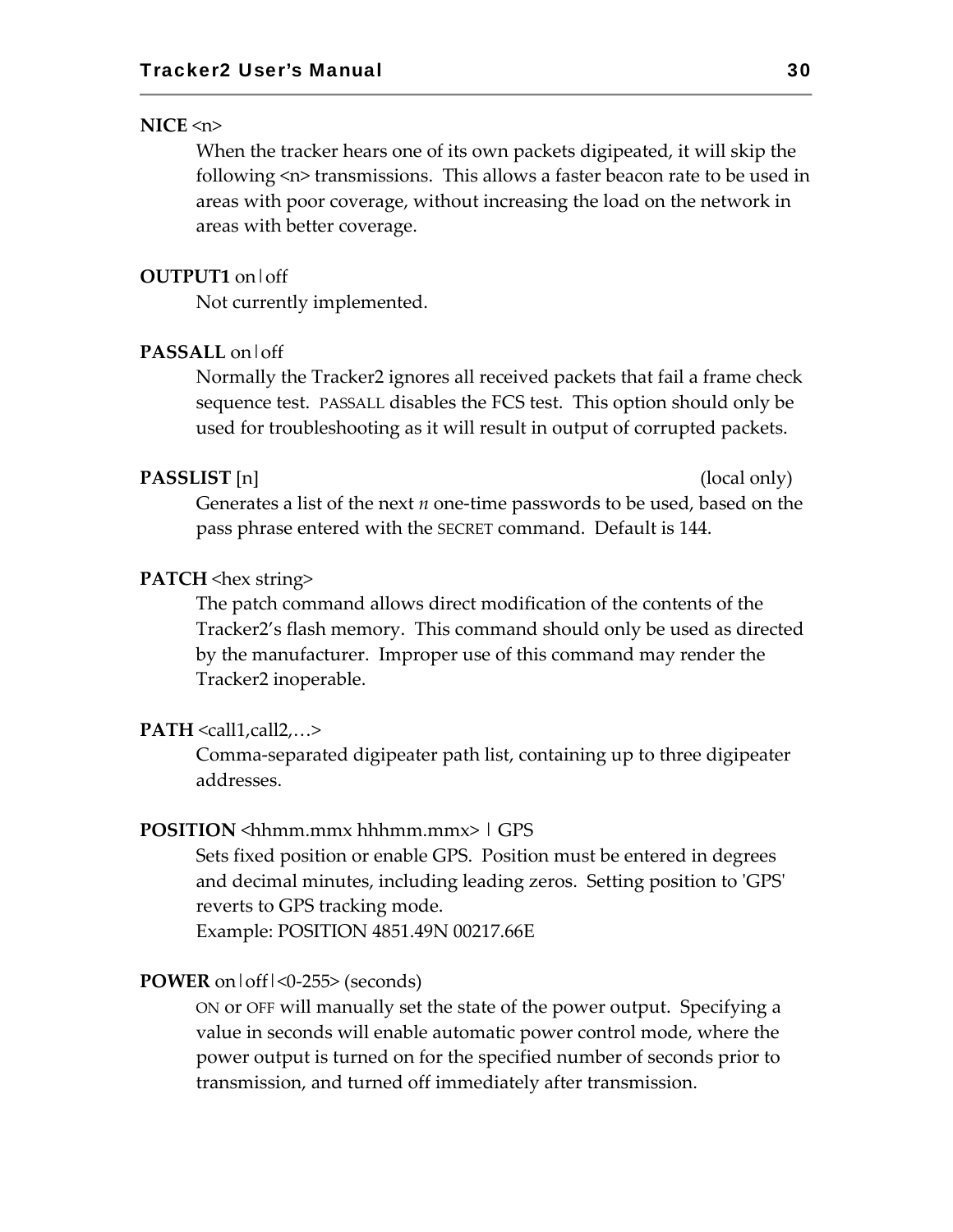#### **PREEMPT** <n> on|off

Enables digipeater preemption for alias  $\langle n \rangle$  (1-8). If preemption is enabled, packets will be digipeated on this alias even if it isn't the next address in the packet's digipeater list.

#### **PROFILE** 1 | 2

Selects the configuration profile to use.

#### **PROPWPT** on|off

Enables proprietary waypoint strings. With PROPWPT OFF, output formats are \$GPWPL and \$PGRMW. With PROPWPT ON, \$PKWDWPL, \$GPWPT, and \$PMGNWPL are output.

## **PTTINPUT** on|off

Enables PTT input for mic encoder opration. A position packet will be transmitted when the mic PTT is released.

#### **PULSE** <0‐255> (seconds)

Activates power output for specified duration.

#### **PWAUTH** on|off

Enables one‐time password authentication.

#### **QUIET** <0‐255>

Time channel must be free before transmission can occur, in 1/64 second units.

#### **REARM** <0‐255> (milliseconds)

Specifies minimum time between counter inputs. May be used for switch de‐bouncing.

#### **REPLY** <message> (local only)

Sends a text message to the last person who sent a message addressed to this unitʹs callsign

#### **RETRIES** <0‐255>

Number of times to retransmit an outgoing message.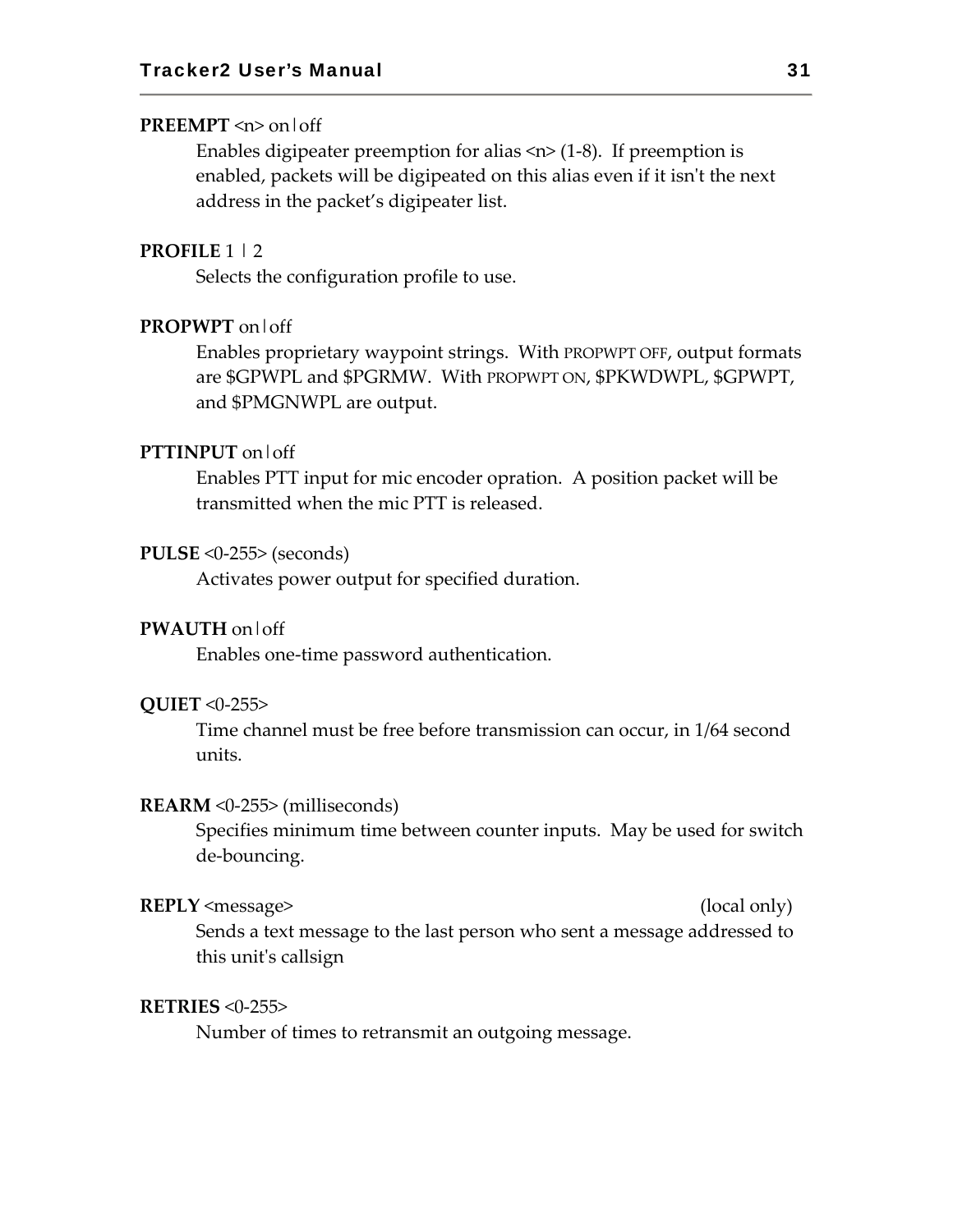#### **RETRYTIME** <0‐255> (seconds)

Time between message retry attempts ‐ interval increases by this value with each transmission.

#### **REQALL** on|off

Require all configuration switch parameters to be met before switching profiles.

#### **RESET**

Perform software reset. Saved settings are unaffected.

### **RING** on|off

Sends a bell character whenever an incoming message arrives.

#### **SCRIPT** on|off

Enables the script engine.

#### **SECRET** <pass phrase>

Sets the pass phrase for the one‐time password authentication system.

#### **SEND** <callsign> <message> (local only)

Sends a text message to the designated recipient.

#### **SHAREDPTT** on|off

Controls PTT line behavior for mic encoder mode. If enabled, PTT output is not asserted until the PTT input is released.

#### **SLOT** <0‐65535>

Time slot for transmission (if TIMESLOT is on). Slot position is counted in seconds from the start of the hour.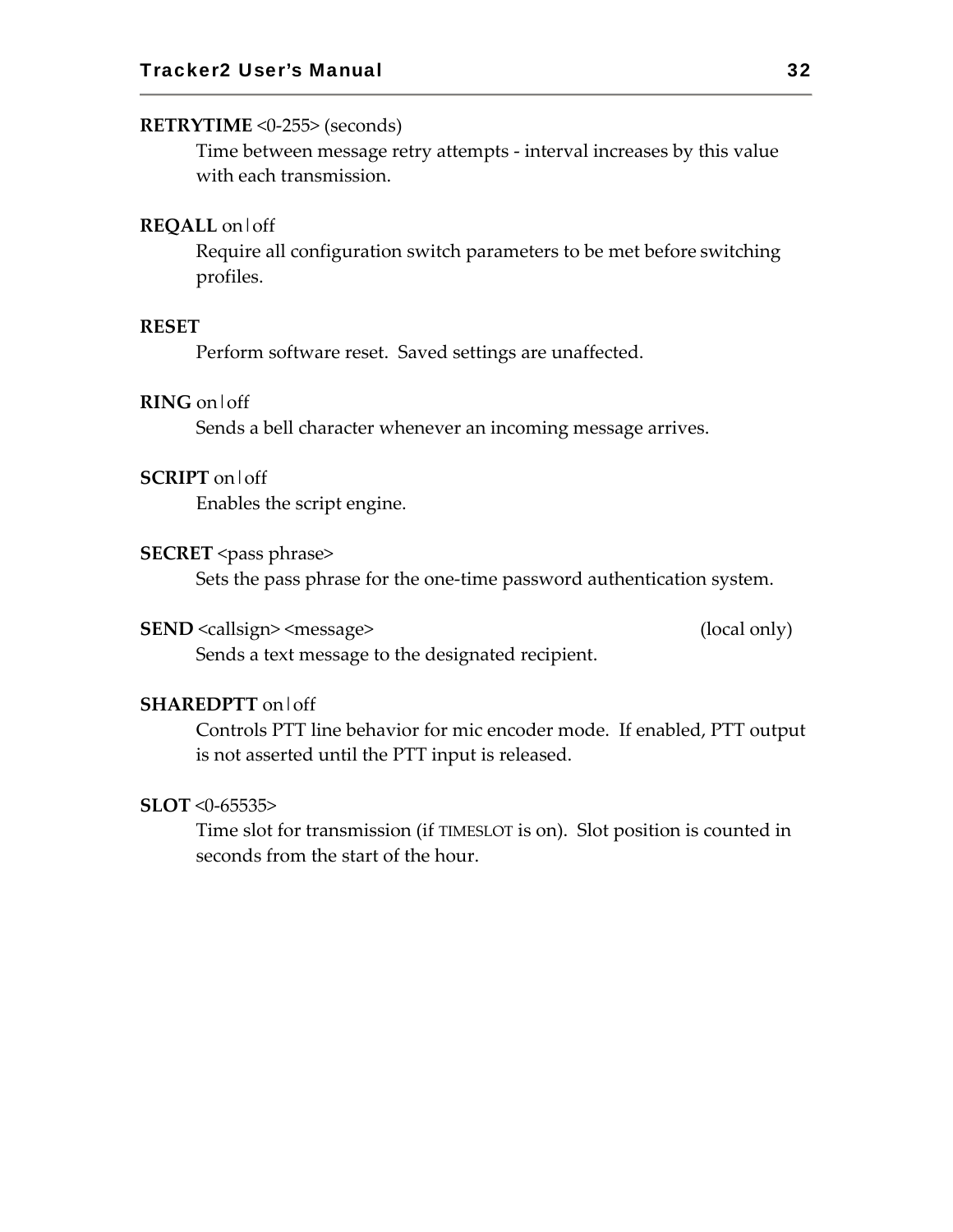**SMARTBCON** < low speed > < high speed > < low rate > < angle > < time > Configures SmartBeaconing. The SmartBeaconing algorithm allows the tracker to operate more efficiently by changing how often it transmits depending on its speed and turn rate.

When stopped or moving at a speed below the low speed setting, the tracker will transmit at a fixed rate determined by the lower rate setting. Above the specified high‐speed threshold, the higher rate setting is used. Between these two extremes, the interval varies between the low rate and high rate (specified separately with the INTERVAL command) depending on the speed.

The < low speed > and < high speed > settings define these two limits. For storage efficiency, the speeds are represented in units of 32 centimeters/second. To convert from miles per hour, multiply by 1.397. To convert from kilometers per hour, divide by 1.152.

| <b>Setting</b> | <b>MPH</b> | Km/h |
|----------------|------------|------|
| 5              | 3.6        | 5.7  |
| 10             | 7.2        | 11.5 |
| 15             | 10.7       | 17   |
| 25             | 17.9       | 29   |
| 40             | 28.6       | 46   |
| 60             | 43         | 69   |
| 80             | 57         | 92   |
| 100            | 71         | 115  |

<low rate> and <high rate> are specified in seconds. <angle> indicates the change of direction, in degrees, that will cause an immediate transmission. <time> specifies, in seconds, the minimum time required between transmissions, regardless of speed or turns.

#### **SNOOP** on  $\text{off}$  (local only)

The SNOOP command outputs on port A each character received on port B until another key is pressed. Use this command to troubleshoot GPS and weather station connections on port B. Make sure port A's baud rate is equal to or greater than port B's baud rate.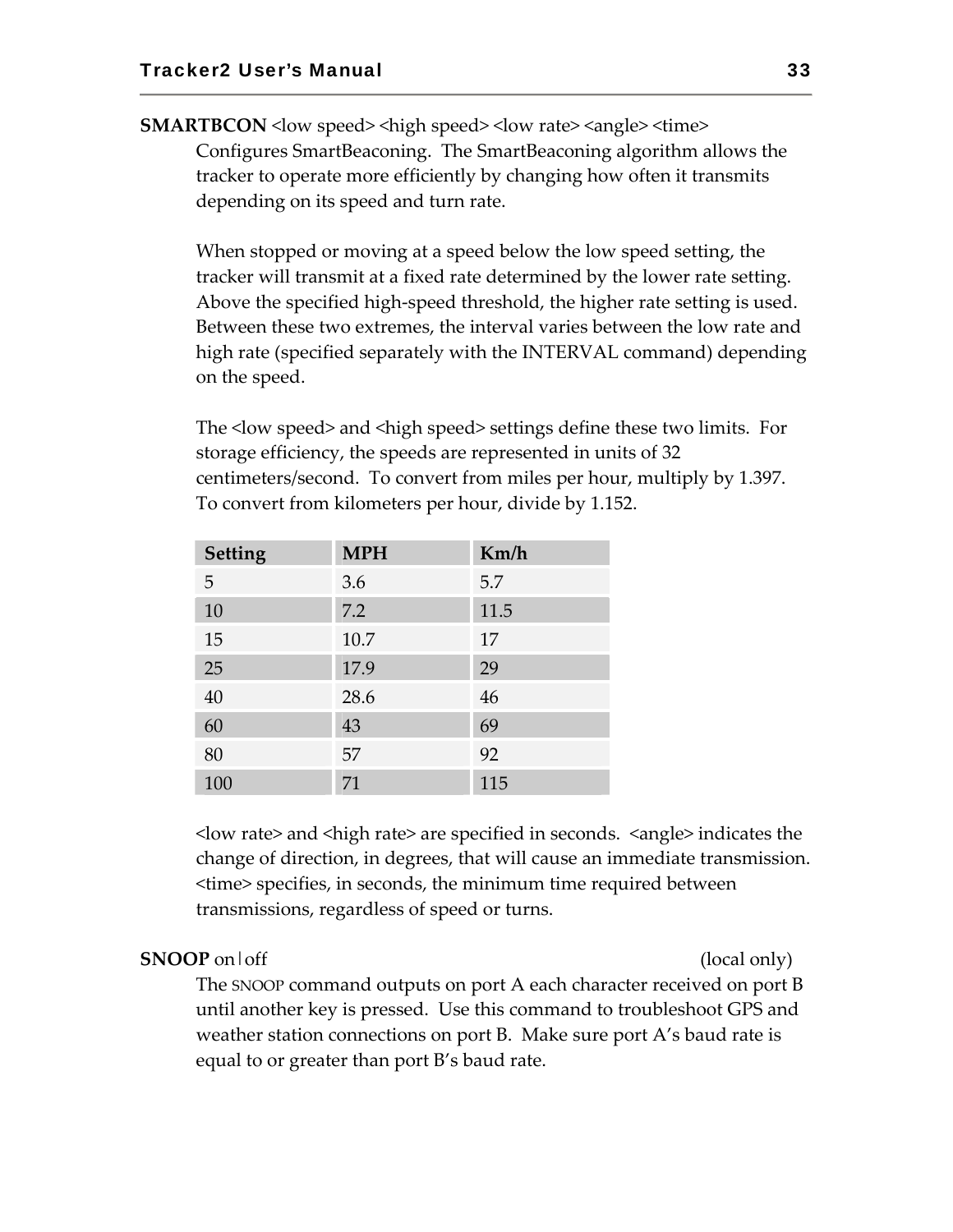#### **SQUAWK** <0‐255> (seconds)

Transmits alternating tones for specified number of seconds. May be used for testing or direction finding.

#### **SWDCD** on|off

ON selects software data carrier detect mode, providing a channel busy indication only when data is present. OFF selects energy detect mode, which will provide a busy indication for any signal, including static or voice. Use the ON setting for digipeater operation with open squelch for fastest signal acquisition.

#### **STATUS** <0‐255>

Status packets are sent every *n* transmissions, or if set to 0, status text is sent as part of the position packet.

#### **SYMBOL** <1‐2 characters>

APRS symbol character, optionally preceded by symbol table or overlay identifier.

#### **TELEMETRY** on|off

Enables transmission of telemetry packets.

#### **TEMP** on|off

Enables transmission of temperature readings from the on‐board temperature sensor.

#### **TEMPADJ** <-128 to 127> (degrees C)

Offset for temperature sensor in degrees C.

#### **TIMEHMS** on|off

Sets timestamp mode to hour/minute/second when enabled. Default is day/hour/minute. Applies only to NMEA mode – hour/minute/second format is always used in Garmin binary mode.

#### **TIMESLOT** on|off

Force position packets to be transmitted only in designated time slots, expressed as the number of seconds from the start of the hour to the first transmission.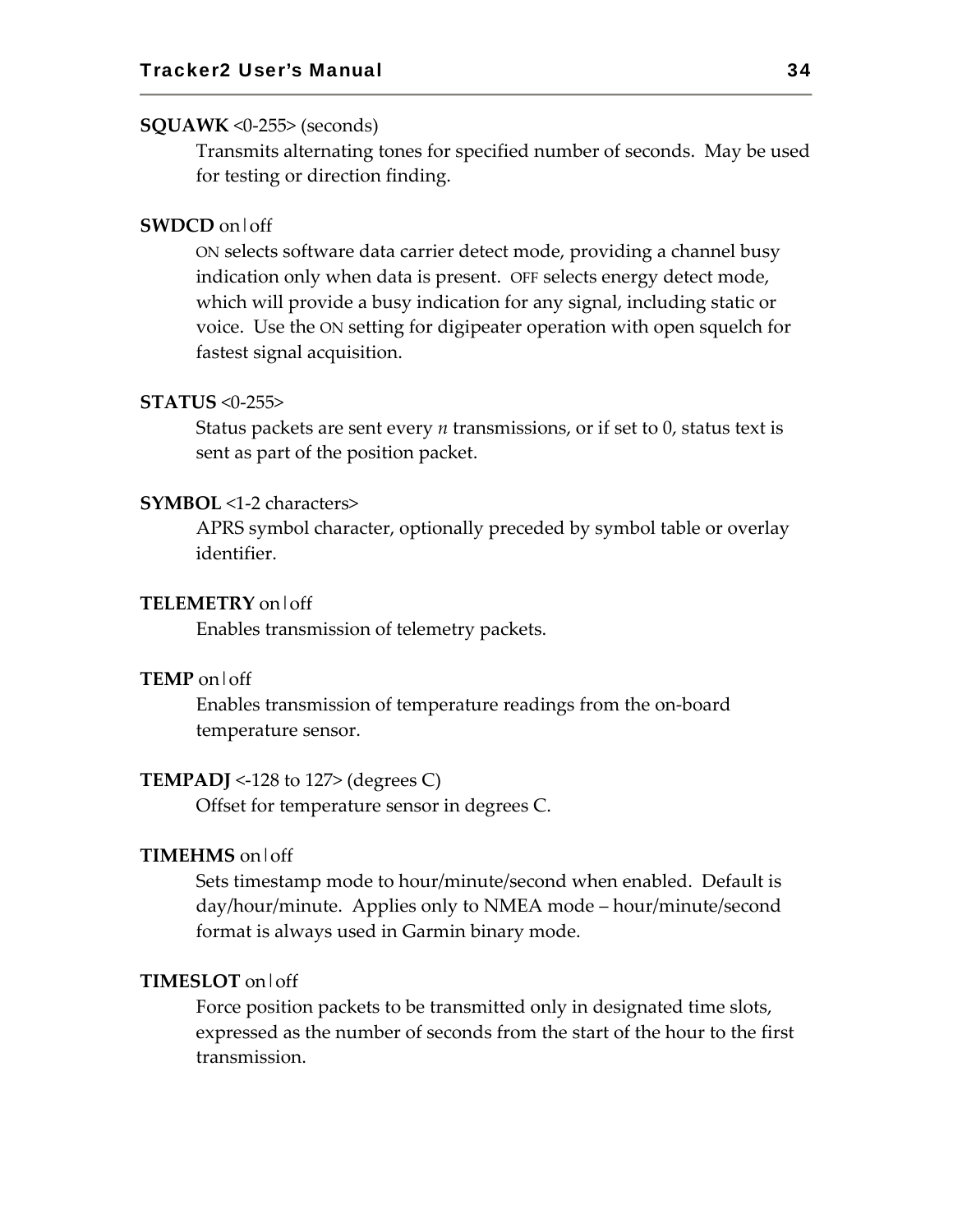#### **TIMESTAMP** on|off

Report time information in the position packet.

#### **TRACE** on  $\text{off}$  (local only)

When trace is on, each received raw packet is output in hexadecimal on port A.

## **TXDELAY** <0‐255>

Delay between start of transmission and start of data. This setting should be set to the minimum value that allows reliable reception of transmitted packets. An excessively high TXDELAY setting wastes channel capacity. Each unit is one character time – 1/150 second at 1200 baud.

#### **TXLEVEL** <1‐255>

Sets transmission audio level. This value should be selected to provide an appropriate FM deviation level, typically about 3.5 kHz.

#### **TXNOFIX** on|off

Allows transmission of last position if GPS fix is lost for more than 30 seconds. Default behavior is to cease transmitting the position in the absence of a valid GPS signal.

#### **TXONCHG** on|off

Causes an immediate transmission when switching configuration profiles.

#### **USEALIAS** <n> on|off

Enables digipeating for alias *n*.

#### **VELOCITY** on|off

Enables transmission of velocity (course and speed) information in the position packet.

#### **VERSION**

Displays firmware version number.

#### **VOLTAGE** on|off

Enables reporting of supply voltage in status text.

#### **WAYPOINTS** on|off

Enables output of waypoints from received positions.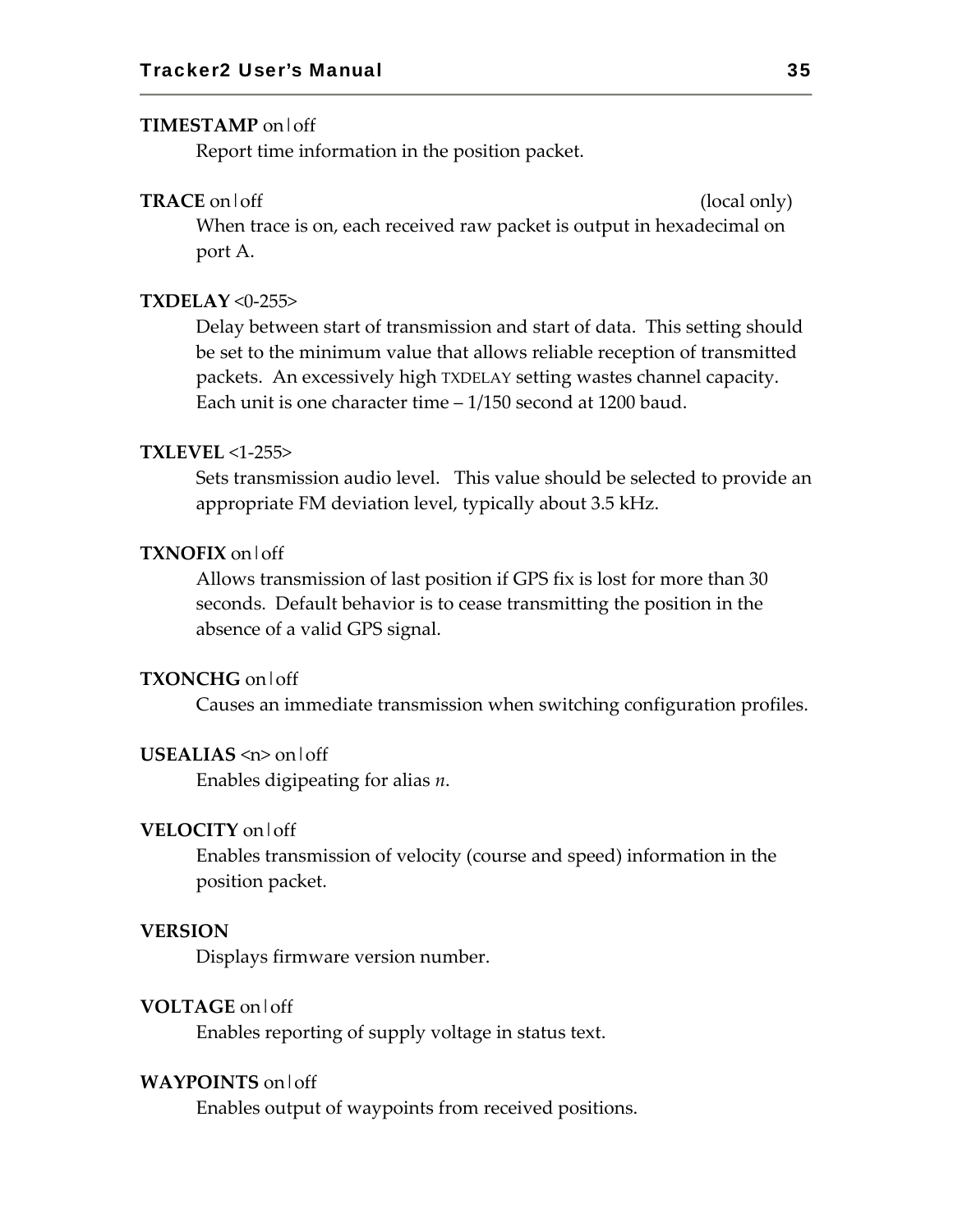## **WPTLEN** <6‐9>

Sets maximum waypoint name length.

## **WXINFO**

Displays weather information from attached station.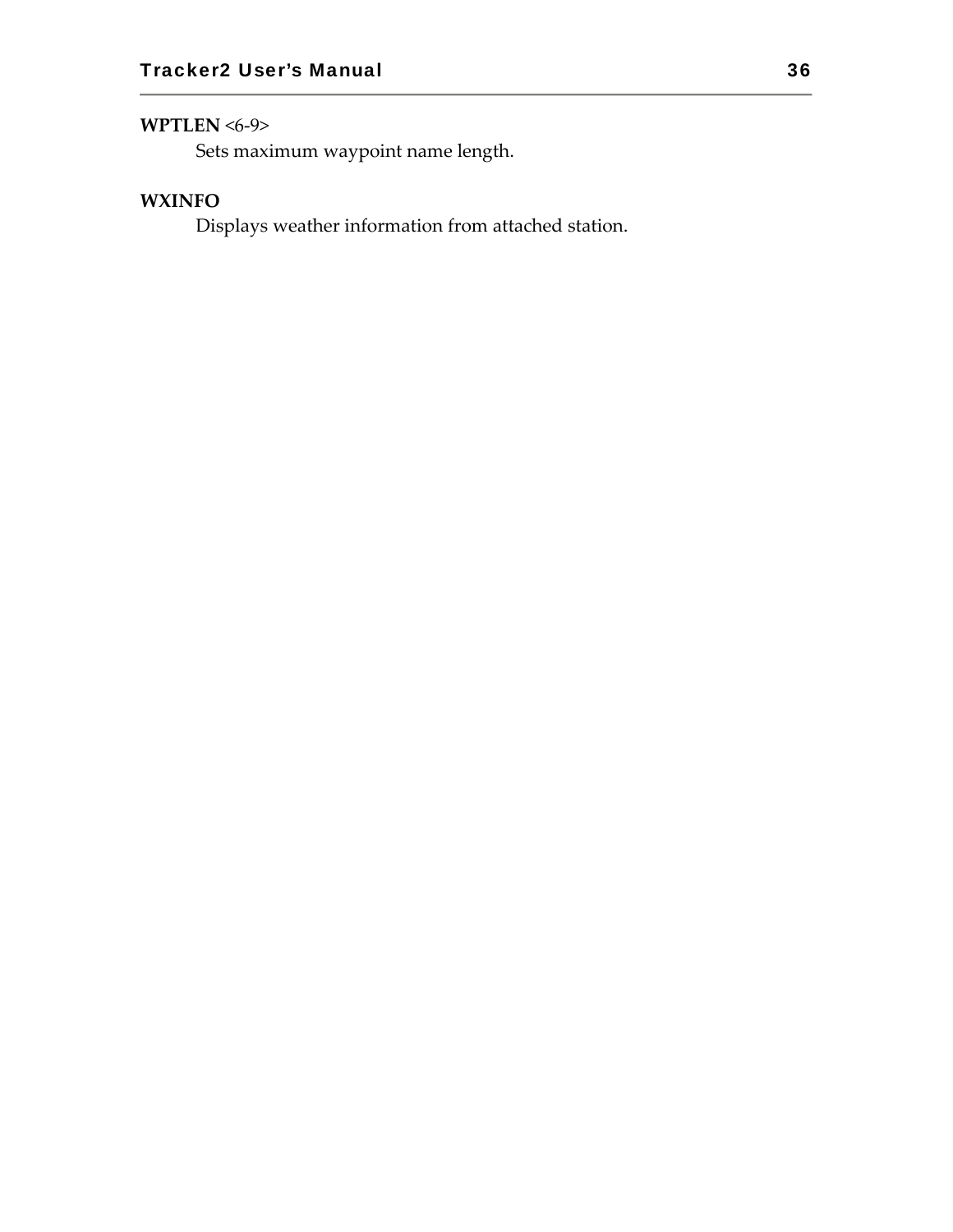## 15. UI-View32 Setup

For use with the UI‐View32 APRS client, either port of the Tracker2 can be set manually to KISS mode. No configuration commands are needed in UI‐View32 once this has been accomplished.

|   | Serial Ports<br><b>Baud Rate</b> | Mode |  |
|---|----------------------------------|------|--|
|   | A 3600                           | KISS |  |
| B | 4800                             | Auto |  |
|   | Autobaud                         |      |  |

In this example, port A has been set to KISS mode at 9600 baud using the tracker configuration utility. The console commands AMODE KISS and ABAUD 9600 produce the same result.

| Comms Setup                                          |                |                          |
|------------------------------------------------------|----------------|--------------------------|
| <b>Baud Rate</b>                                     | Parity -       | <b>COM Port</b>          |
| $\circ$ 1200 $\circ$ 2400 $\circ$ 4800 $\circ$ 9600  | G None         | $\Box$ None              |
| $\circ$ 19k2 $\circ$ 38k4 $\circ$ 57k6 $\circ$ 115k2 |                | 0105                     |
|                                                      | $\bigcirc$ Odd | G2G5                     |
| Data Bits<br><b>Stop Bits</b>                        | $C$ Even       | 0307                     |
| C <sub>2</sub><br>$0.7$ $6.8$<br>@1                  |                | $0.4$ $0.8$              |
| Handshaking NONE                                     |                | Use binary filter $\Box$ |
| Setup<br> KISS<br>Host mode                          |                | Receive only $\Box$      |
| 0k                                                   | Cancel         |                          |

The baud rate selected in the UI‐View32 'Comms Setup' screen must match the rate selected for the port in use. Select host mode 'KISS', and be sure to choose the correct COM port for your PC. Click on 'Setup' to continue configuration.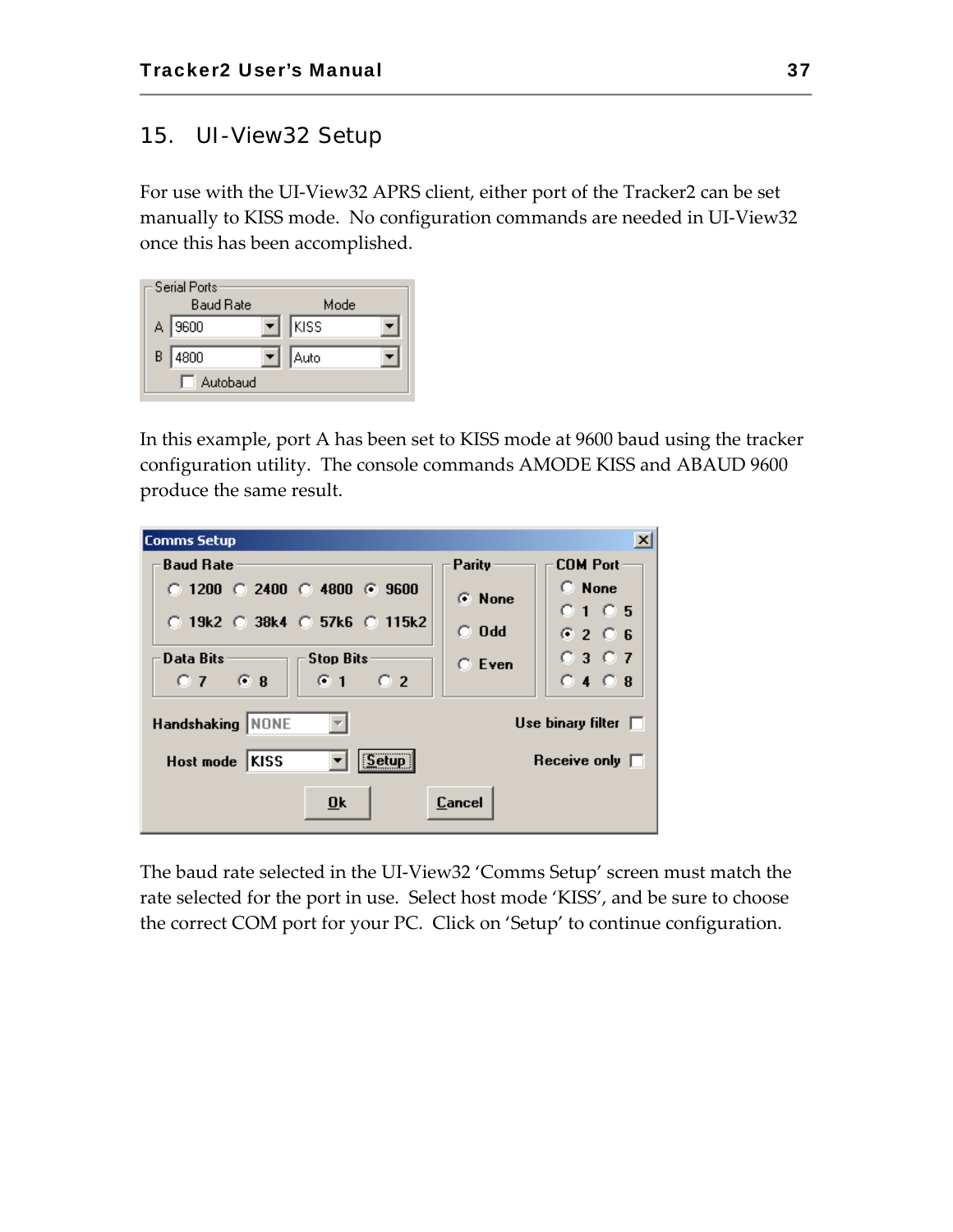| <b>KISS Setup</b> |                   |                               | $\vert x \vert$ |
|-------------------|-------------------|-------------------------------|-----------------|
| <b>Into KISS</b>  | <b>Parameters</b> |                               |                 |
| 1:                | <b>Tx Delay</b>   | Port 1<br>Port 2<br>40<br> 40 | x10 msec        |
| 2:                | <b>Tx Tail</b>    | 4<br>4                        | $x10$ msec      |
| 3:                | Slot Time $ 10$   | 10                            | x10 msec        |
| 4:                | Persist           | 64<br>64                      |                 |
|                   | <b>Full Dup</b>   | ш                             | ш               |
| <b>Exit KISS</b>  | <b>Easy Setup</b> |                               |                 |
| Ø                 | INC2              | Kan                           | 0 <sub>k</sub>  |
| □ Dual Port TNC   | PK                | <b>IF</b>                     |                 |
|                   | D700              |                               | <b>Cancel</b>   |
|                   |                   |                               |                 |

No 'Into KISS' or 'Exit KISS' commands are needed, and any settings in these fields should be deleted. Placing a '0' in the 'Exit KISS' field avoids a bug in UI‐View32 that prevents it from exiting properly when the option is left blank.

If you would prefer to have UI‐View32 automatically reconfigure the tracker for KISS mode each time the program is started, use the following settings:

| <b>KISS Setup</b>                               |                                  | $\boldsymbol{\mathsf{x}}$   |
|-------------------------------------------------|----------------------------------|-----------------------------|
| <b>Into KISS</b>                                | <b>Parameters</b>                |                             |
| $1:$ $\sqrt{\phantom{a}}$ M $\hat{}$ M $\hat{}$ | Port 1<br><b>Tx Delay</b><br> 40 | Port 2<br>140<br>$x10$ msec |
| 2: AMODE KISS                                   | <b>Tx Tail</b><br>14             | 4<br>$x10$ msec             |
| 3:                                              | <b>Slot Time</b><br> 10          | x10 msec<br>10              |
| 4:                                              | 64<br><b>Persist</b>             | 64                          |
|                                                 | <b>Full Dup</b><br>ш             | ш                           |
| <b>Exit KISS</b>                                | <b>Easy Setup</b>                |                             |
| 192, 255, 192                                   | <b>INC2</b>                      | Kan<br>0 <sup>k</sup>       |
| Dual Port TNC                                   | EK                               | IF                          |
|                                                 | D700                             | Cancel                      |
|                                                 |                                  |                             |

This configuration will *only* work with port A, as the command console is not available on port B.